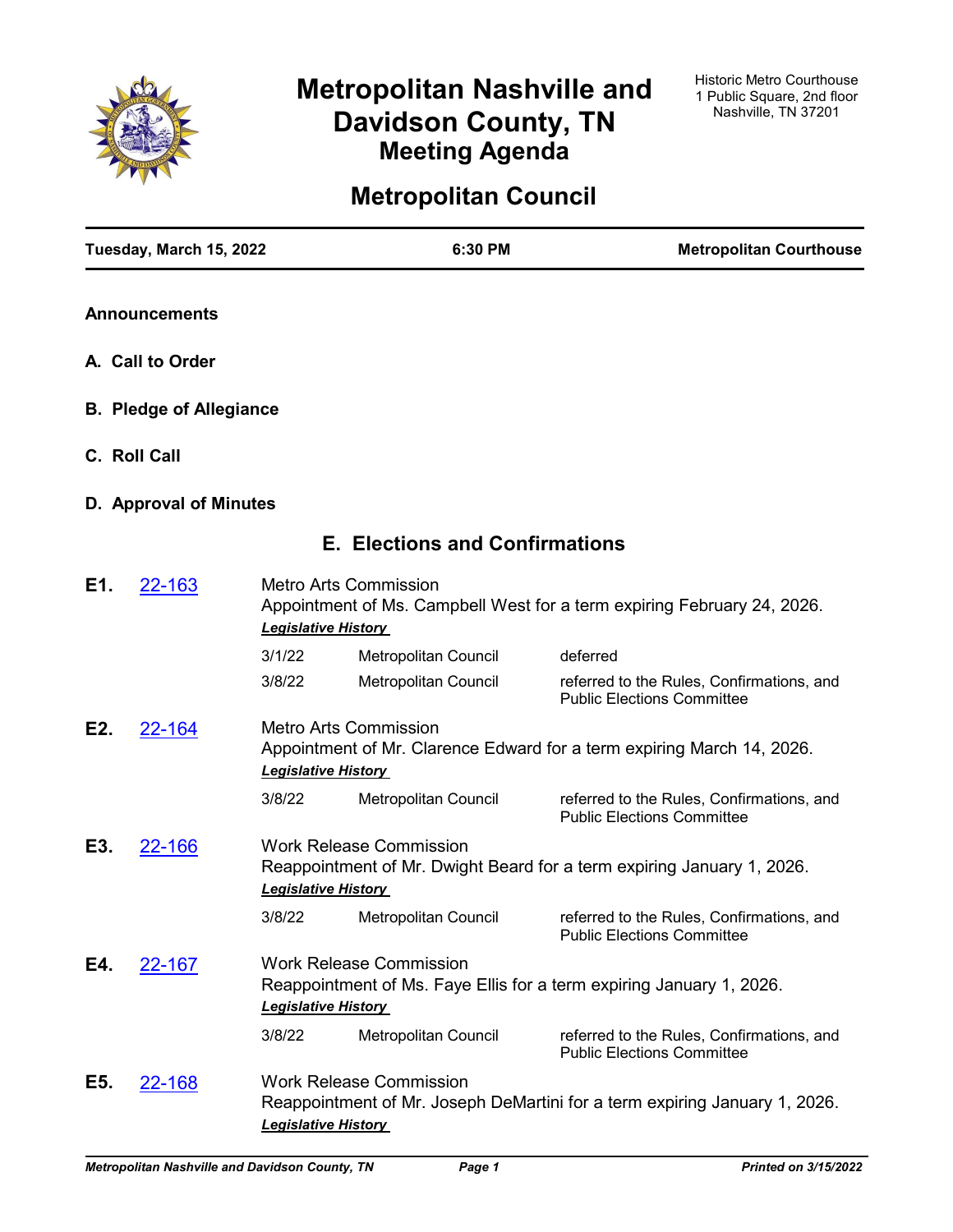3/8/22 Metropolitan Council referred to the Rules, Confirmations, and Public Elections Committee

**E6.** [22-169](http://nashville.legistar.com/gateway.aspx?m=l&id=/matter.aspx?key=14251) Work Release Commission

Reappointment of Ms. Sheila Stratman-Hodge for a term expiring January 1, 2026.

*Legislative History* 

| 3/8/22 | Metropolitan Council | referred to the Rules, Confirmations, and |
|--------|----------------------|-------------------------------------------|
|        |                      | <b>Public Elections Committee</b>         |

# **F. Public Comment Period**

*This time is dedicated to allow members of the public who have registered in advance to speak upon matters related to the Metropolitan Nashville and Davidson County community.*

# **G. Pre-Budget Public Comment Period**

*This time is dedicated to allow the Council to hear general comments on public requests for the operating budget or the Capital Improvements Budget.*

# **H. Consent Resolutions and Resolutions**

- **1.** [RS2022-1399](http://nashville.legistar.com/gateway.aspx?m=l&id=/matter.aspx?key=14148) A resolution declaring surplus and approving the disposition of certain parcels of real property in accordance with section 2.24.250(G) of the Metropolitan Code of Laws. (Proposal No. 2022M-001PR-001)
	- *Sponsors:* Allen, Withers, Toombs, Parker, OConnell and Taylor
	- [Mandatory Referral Letter](http://nashville.legistar.com/gateway.aspx?M=F&ID=05b60d78-9649-425c-a30b-c73b98a418c7.pdf) [Proposed Amendment - RS2022-1399 - Sledge](http://nashville.legistar.com/gateway.aspx?M=F&ID=0439fda4-8a2b-481c-ac40-257b72785540.docx) *Attachments:*

### *Legislative History*

| 1/20/22 | <b>Planning Commission</b>       | approved                                        |
|---------|----------------------------------|-------------------------------------------------|
| 2/22/22 | <b>Metropolitan Council</b>      | filed                                           |
| 2/28/22 | Planning and Zoning<br>Committee | approved                                        |
| 3/1/22  | <b>Metropolitan Council</b>      | deferred                                        |
| 3/8/22  | Metropolitan Council             | referred to the Budget and Finance<br>Committee |

**2.** [RS2022-1419](http://nashville.legistar.com/gateway.aspx?m=l&id=/matter.aspx?key=14223) A resolution calling the Metropolitan Board of Equalization ("MBOE") into regular session beginning June 1, 2022, and special session beginning June 20, 2022.

| Sponsors: | Allen<br><b>Legislative History</b> |                      |                                                 |  |
|-----------|-------------------------------------|----------------------|-------------------------------------------------|--|
|           | 3/8/22                              | Metropolitan Council | referred to the Budget and Finance<br>Committee |  |
|           | 3/8/22                              | Metropolitan Council | filed                                           |  |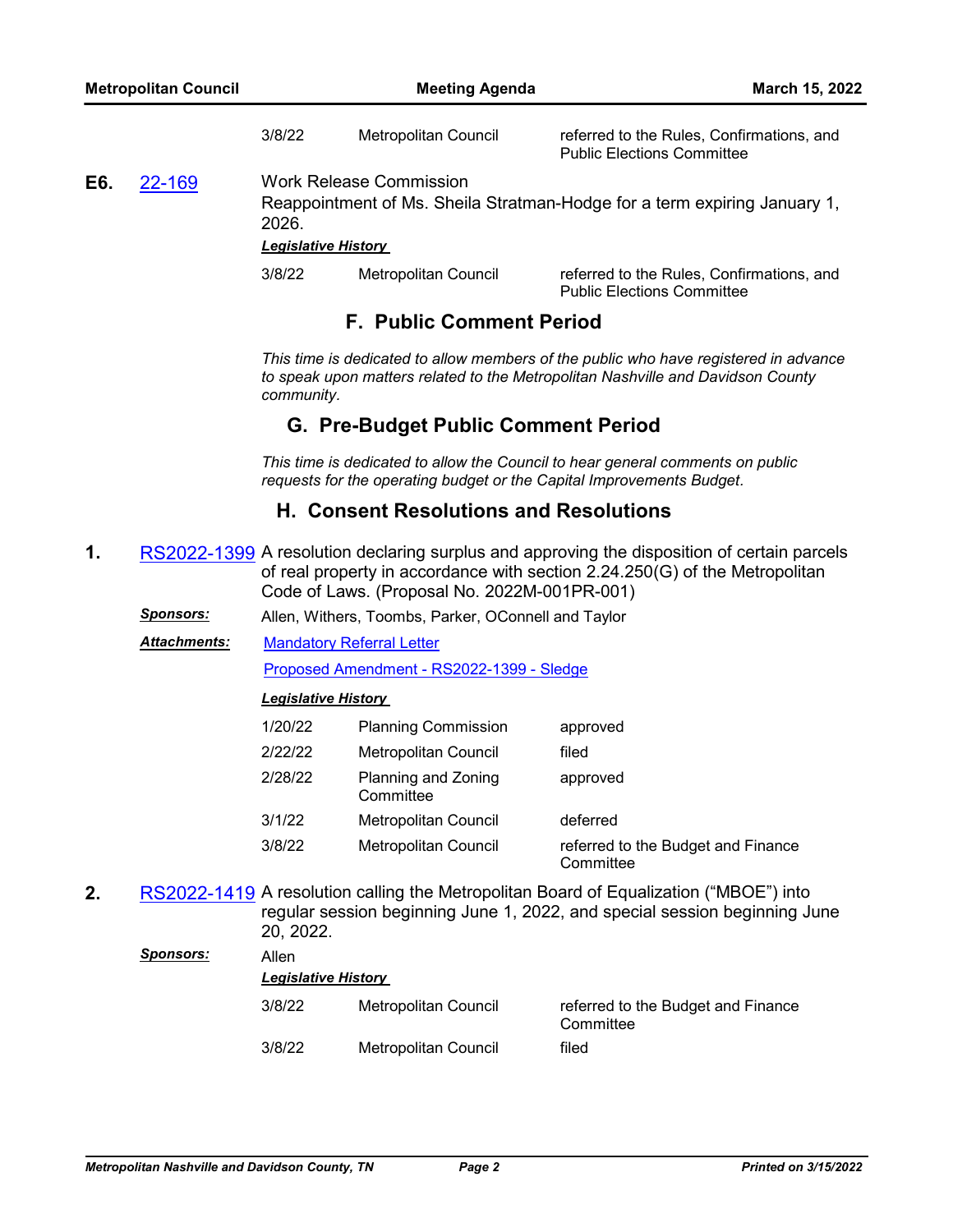**3.** [RS2022-1420](http://nashville.legistar.com/gateway.aspx?m=l&id=/matter.aspx?key=14222) A resolution approving the appointment of hearing officers by the Metropolitan Board of Equalization to conduct preliminary hearings and to make investigations regarding complaints before the Board. *Sponsors:* Allen *Attachments:* [Exhibit A](http://nashville.legistar.com/gateway.aspx?M=F&ID=34d16358-89e5-4f7b-b4fb-48098b2e0388.pdf) *Legislative History*  3/8/22 Metropolitan Council referred to the Budget and Finance **Committee** 3/8/22 Metropolitan Council filed **4.** [RS2022-1421](http://nashville.legistar.com/gateway.aspx?m=l&id=/matter.aspx?key=14236) A resolution accepting the terms of a cooperative purchasing master agreement for golf course and turf equipment for the department of Parks and Recreation. *Sponsors:* Allen and Bradford **Attachments:** [Purchasing Agreement Exhibit](http://nashville.legistar.com/gateway.aspx?M=F&ID=6a7244ff-fa15-4c1d-8871-82d5f618a776.pdf) *Legislative History*  3/8/22 Metropolitan Council referred to the Budget and Finance **Committee** 3/8/22 Metropolitan Council referred to the Public Facilities, Arts, and Culture Committee 3/8/22 Metropolitan Council filed **5.** [RS2022-1422](http://nashville.legistar.com/gateway.aspx?m=l&id=/matter.aspx?key=14235) A resolution accepting the terms of a cooperative purchasing master agreement for laboratory supplies for the water testing lab for the department of Water and Sewerage Services. *Sponsors:* Allen and Young *Attachments:* [Purchasing Agreement Exhibit](http://nashville.legistar.com/gateway.aspx?M=F&ID=dc450b12-fb23-4c40-95d6-40301b04efd4.pdf) *Legislative History*  3/8/22 Metropolitan Council referred to the Budget and Finance **Committee** 3/8/22 Metropolitan Council referred to the Transportation and Infrastructure Committee 3/8/22 Metropolitan Council filed **6.** [RS2022-1423](http://nashville.legistar.com/gateway.aspx?m=l&id=/matter.aspx?key=14237) A resolution appropriating a total of \$1,740,000 from the Metropolitan Government of Nashville and Davidson County, acting by and through the Office of Family Safety, to various nonprofit organizations selected to receive American Recovery Plan Act funds. *Sponsors:* Allen, Evans, Styles, Welsch, Gamble, Toombs, Suara, Hausser and Taylor *Attachments:* [Grant Contract Exhibits](http://nashville.legistar.com/gateway.aspx?M=F&ID=5eeb4808-8c0a-4914-a75e-8a5b9da82d7a.pdf) *Legislative History*  3/8/22 Metropolitan Council referred to the Budget and Finance **Committee** 

| 3/8/22 | Metropolitan Council | referred to the Public Health and Safety<br>Committee |
|--------|----------------------|-------------------------------------------------------|
| 3/8/22 | Metropolitan Council | filed                                                 |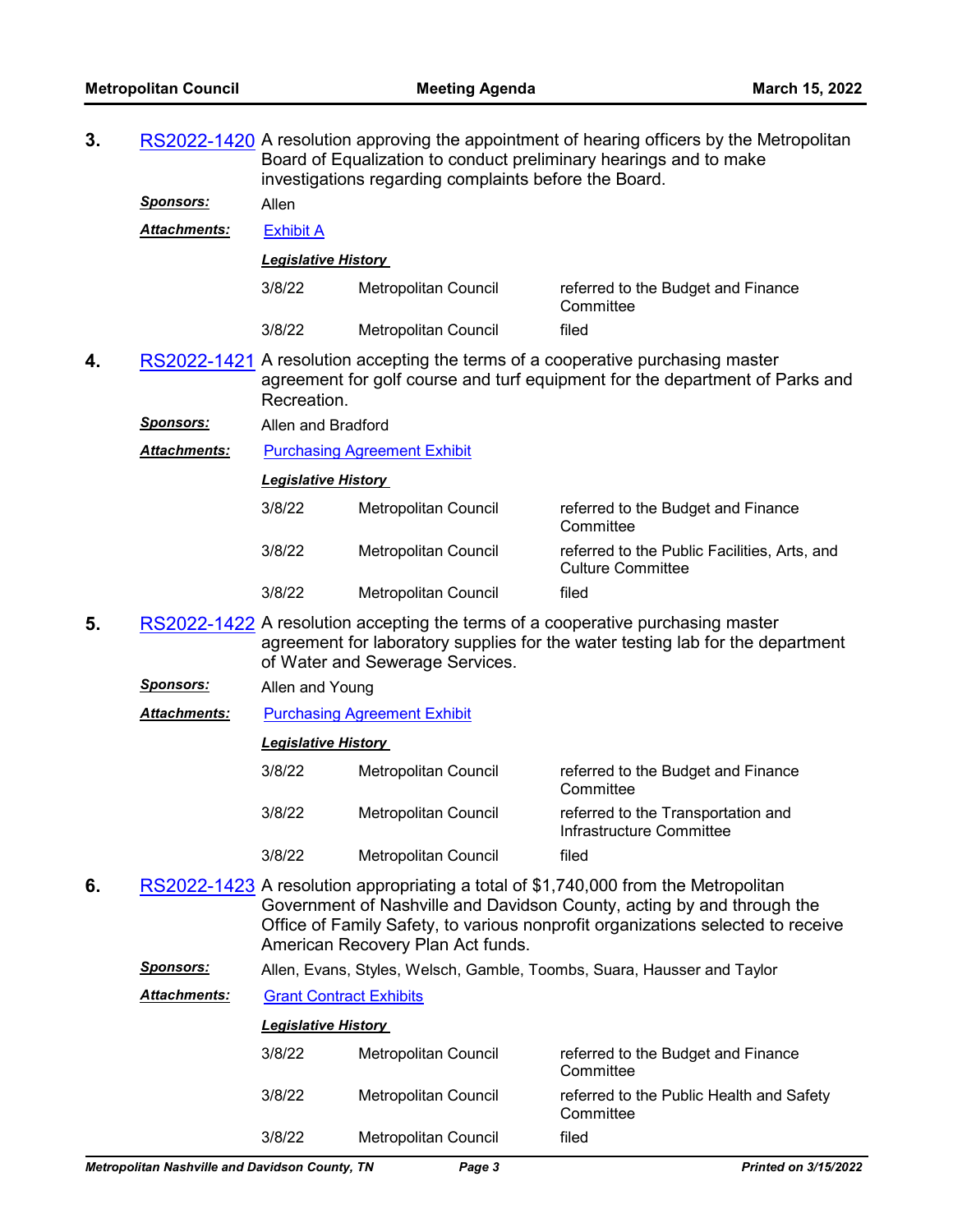- **7.** [RS2022-1424](http://nashville.legistar.com/gateway.aspx?m=l&id=/matter.aspx?key=14238) A resolution appropriating a total of \$200,000 from the Metropolitan Government of Nashville and Davidson County, acting by and through the Office of Family Safety, to various nonprofit organizations selected to receive Community Partnership Fund grants.
	- *Sponsors:* Allen, Evans, Styles, Welsch, Gamble, Toombs, Suara, Hausser and Taylor
	- *Attachments:* [Grant Contract Exhibits](http://nashville.legistar.com/gateway.aspx?M=F&ID=440914b8-86eb-4d42-8e17-3aa98be61ea0.pdf)

*Legislative History* 

| 3/8/22 | Metropolitan Council | referred to the Budget and Finance<br>Committee       |
|--------|----------------------|-------------------------------------------------------|
| 3/8/22 | Metropolitan Council | referred to the Public Health and Safety<br>Committee |
| 3/8/22 | Metropolitan Council | filed                                                 |

- **8.** [RS2022-1425](http://nashville.legistar.com/gateway.aspx?m=l&id=/matter.aspx?key=14240) A resolution appropriating \$100,000 through a grant contract by and between the Metropolitan Government, acting by and through the Office of Family Safety, and the Sexual Assault Center, for the provision of free legal assistance to residents in Davidson County who are domestic violence victims.
	- *Sponsors:* Allen, Evans, Toombs, Styles, Welsch, Gamble, Suara, Hausser and Taylor
	- *Attachments:* [Grant Contract Exhibits](http://nashville.legistar.com/gateway.aspx?M=F&ID=6d07e6e0-8961-4f90-91cc-976a0140ec4e.pdf)

#### *Legislative History*

| 3/8/22 | Metropolitan Council | referred to the Budget and Finance<br>Committee       |
|--------|----------------------|-------------------------------------------------------|
| 3/8/22 | Metropolitan Council | referred to the Public Health and Safety<br>Committee |
| 3/8/22 | Metropolitan Council | filed                                                 |

- **9.** [RS2022-1426](http://nashville.legistar.com/gateway.aspx?m=l&id=/matter.aspx?key=14239) A resolution amending Resolution RS2021-1152 by replacing the Exhibit thereto with a revised version to significantly increase the availability of therapeutic services in Metro-Nashville provided by the Metro Nashville Police Department.
	- *Sponsors:* Allen, Evans and Gamble

*Attachments:* [Exhibit 1](http://nashville.legistar.com/gateway.aspx?M=F&ID=70bdc50a-40a5-4f60-9973-e3b4f9397f61.pdf)

#### *Legislative History*

| 3/8/22 | Metropolitan Council | referred to the Budget and Finance<br>Committee       |
|--------|----------------------|-------------------------------------------------------|
| 3/8/22 | Metropolitan Council | referred to the Public Health and Safety<br>Committee |
| 3/8/22 | Metropolitan Council | filed                                                 |

- **10.** [RS2022-1427](http://nashville.legistar.com/gateway.aspx?m=l&id=/matter.aspx?key=14221) A resolution accepting a donation from the WARN PAC and Solaren Risk Management to the Nashville Fire Department ("NFD") of a 2020 Ford Transit XLT 15 passenger van.
	- *Sponsors:* Allen, Evans, Styles and Gamble
	- *Attachments:* [Donation Exhibit](http://nashville.legistar.com/gateway.aspx?M=F&ID=0db926a8-7184-4e34-9c95-0580973a38e1.pdf)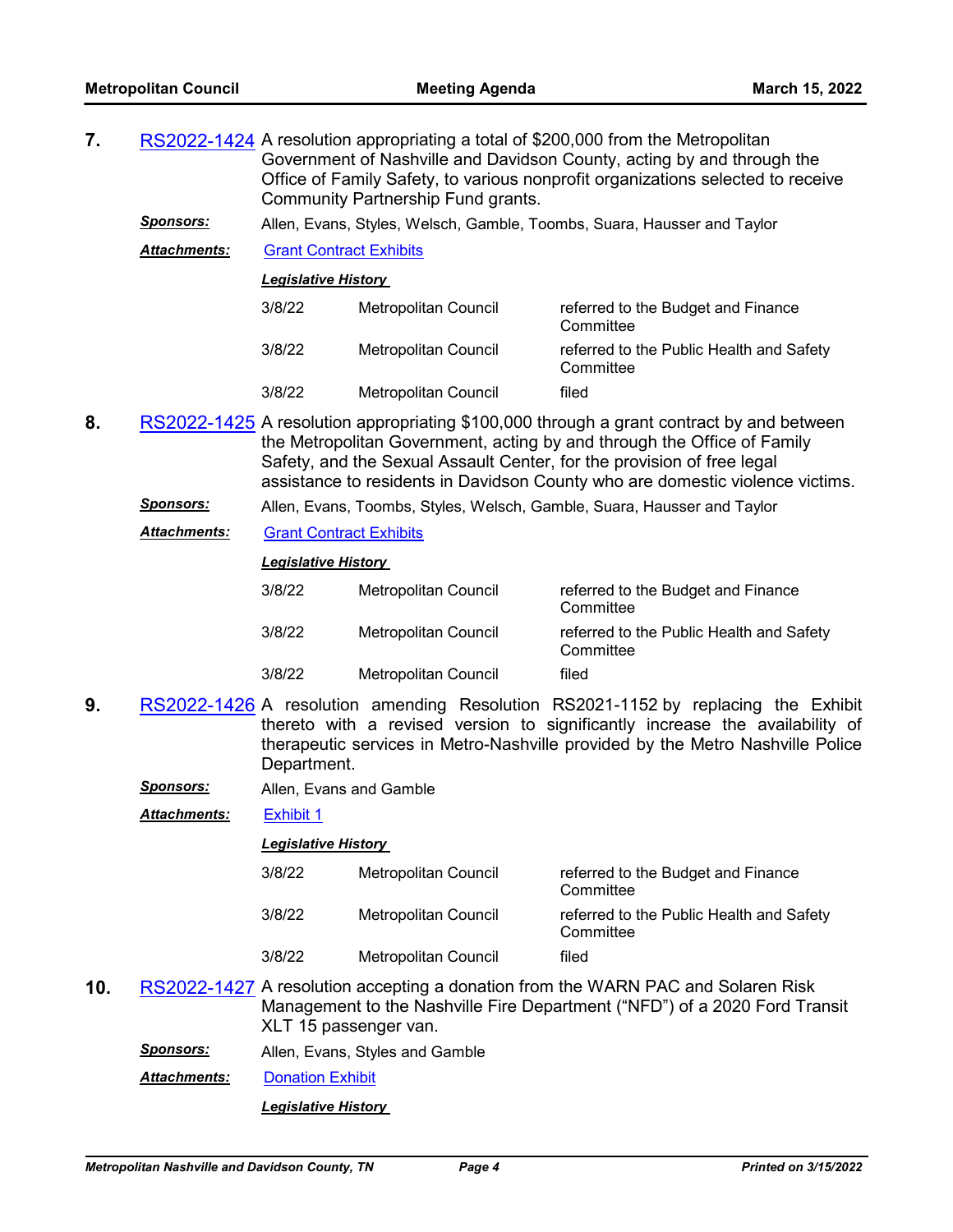|     | <b>Metropolitan Council</b> |                            | <b>Meeting Agenda</b>                                       | March 15, 2022                                                                                                                                                                                                                                                                                                        |
|-----|-----------------------------|----------------------------|-------------------------------------------------------------|-----------------------------------------------------------------------------------------------------------------------------------------------------------------------------------------------------------------------------------------------------------------------------------------------------------------------|
|     |                             | 3/8/22                     | Metropolitan Council                                        | referred to the Budget and Finance<br>Committee                                                                                                                                                                                                                                                                       |
|     |                             | 3/8/22                     | Metropolitan Council                                        | referred to the Public Health and Safety<br>Committee                                                                                                                                                                                                                                                                 |
|     |                             | 3/8/22                     | Metropolitan Council                                        | filed                                                                                                                                                                                                                                                                                                                 |
| 11. |                             | Initiative program.        |                                                             | RS2022-1428 A resolution accepting a grant from the U.S. Department of Health and Human<br>Services to the Metropolitan Government, acting by and through the<br>Metropolitan Board of Health, to provide for the prevention, surveillance,<br>diagnosis, and treatment of HIV/AIDS and to administer a Minority AIDS |
|     | <u>Sponsors:</u>            |                            | Allen, Evans, Bradford, Welsch, Gamble and Toombs           |                                                                                                                                                                                                                                                                                                                       |
|     | <b>Attachments:</b>         | <b>Grant Exhibit</b>       |                                                             |                                                                                                                                                                                                                                                                                                                       |
|     |                             | <b>Legislative History</b> |                                                             |                                                                                                                                                                                                                                                                                                                       |
|     |                             | 3/8/22                     | Metropolitan Council                                        | referred to the Budget and Finance<br>Committee                                                                                                                                                                                                                                                                       |
|     |                             | 3/8/22                     | Metropolitan Council                                        | referred to the Public Health and Safety<br>Committee                                                                                                                                                                                                                                                                 |
|     |                             | 3/8/22                     | Metropolitan Council                                        | filed                                                                                                                                                                                                                                                                                                                 |
| 12. |                             | services.                  |                                                             | RS2022-1429 A resolution accepting a grant from the Tennessee Department of Health to<br>the Metropolitan Government, acting by and through the Metropolitan Board of<br>Health, to provide HIV/AIDS core medical services and early intervention                                                                     |
|     | <u>Sponsors:</u>            |                            | Allen, Evans, Bradford, Welsch and Gamble                   |                                                                                                                                                                                                                                                                                                                       |
|     | Attachments:                | <b>Grant Exhibit</b>       |                                                             |                                                                                                                                                                                                                                                                                                                       |
|     |                             | <b>Legislative History</b> |                                                             |                                                                                                                                                                                                                                                                                                                       |
|     |                             | 3/8/22                     | Metropolitan Council                                        | referred to the Budget and Finance<br>Committee                                                                                                                                                                                                                                                                       |
|     |                             | 3/8/22                     | <b>Metropolitan Council</b>                                 | referred to the Public Health and Safety<br>Committee                                                                                                                                                                                                                                                                 |
|     |                             | 3/8/22                     | Metropolitan Council                                        | filed                                                                                                                                                                                                                                                                                                                 |
| 13. |                             |                            | Metropolitan Board of Health, for family planning services. | RS2022-1430 A resolution accepting a grant from the State of Tennessee, Department of<br>Health, to the Metropolitan Government, acting by and through the                                                                                                                                                            |
|     | <u>Sponsors:</u>            |                            | Allen, Evans, Styles, Welsch, Gamble and Hausser            |                                                                                                                                                                                                                                                                                                                       |
|     | Attachments:                | <b>Grant Exhibit</b>       |                                                             |                                                                                                                                                                                                                                                                                                                       |
|     |                             | <b>Legislative History</b> |                                                             |                                                                                                                                                                                                                                                                                                                       |
|     |                             | 3/8/22                     | Metropolitan Council                                        | referred to the Budget and Finance<br>Committee                                                                                                                                                                                                                                                                       |
|     |                             | 3/8/22                     | Metropolitan Council                                        | referred to the Public Health and Safety<br>Committee                                                                                                                                                                                                                                                                 |
|     |                             | 3/8/22                     | Metropolitan Council                                        | filed                                                                                                                                                                                                                                                                                                                 |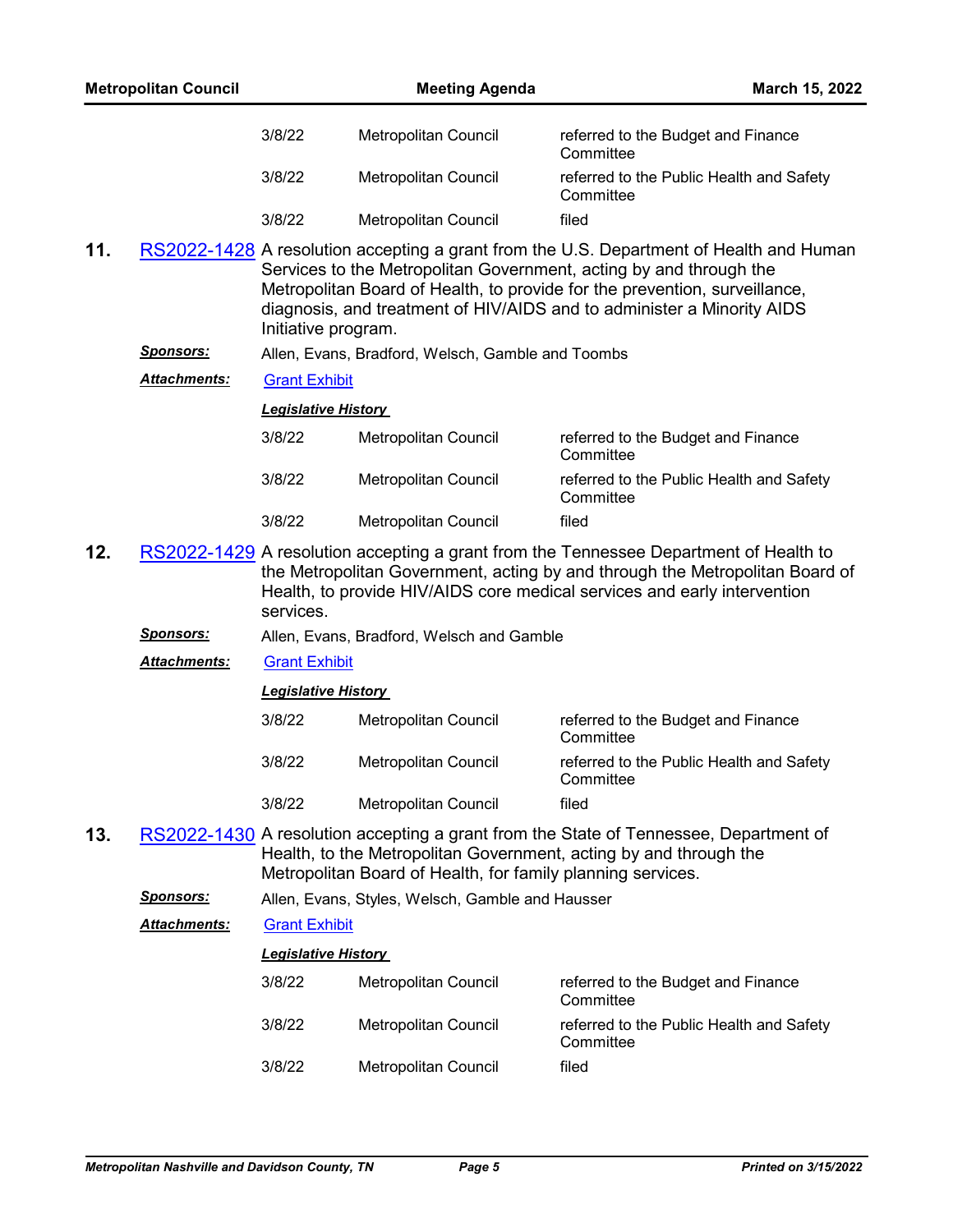| 14.                                                                                                                                                                                                                                                                                                                                         |                     | RS2022-1431 A resolution accepting a grant from the Music City PrEP Clinic to the<br>Metropolitan Government, acting by and through the Metropolitan Board of<br>Health, to provide funding to support the U=U Ambassador Project to end the<br>HIV epidemic. |                                                              |                                                                                                                                                                                                                                                                                                                                                                                                                                                                                                                                                    |
|---------------------------------------------------------------------------------------------------------------------------------------------------------------------------------------------------------------------------------------------------------------------------------------------------------------------------------------------|---------------------|---------------------------------------------------------------------------------------------------------------------------------------------------------------------------------------------------------------------------------------------------------------|--------------------------------------------------------------|----------------------------------------------------------------------------------------------------------------------------------------------------------------------------------------------------------------------------------------------------------------------------------------------------------------------------------------------------------------------------------------------------------------------------------------------------------------------------------------------------------------------------------------------------|
|                                                                                                                                                                                                                                                                                                                                             | <b>Sponsors:</b>    |                                                                                                                                                                                                                                                               | Allen, Evans, Bradford, Welsch, Gamble, VanReece and Withers |                                                                                                                                                                                                                                                                                                                                                                                                                                                                                                                                                    |
|                                                                                                                                                                                                                                                                                                                                             | <b>Attachments:</b> | <b>Grant Exhibit</b>                                                                                                                                                                                                                                          |                                                              |                                                                                                                                                                                                                                                                                                                                                                                                                                                                                                                                                    |
|                                                                                                                                                                                                                                                                                                                                             |                     | <b>Legislative History</b>                                                                                                                                                                                                                                    |                                                              |                                                                                                                                                                                                                                                                                                                                                                                                                                                                                                                                                    |
|                                                                                                                                                                                                                                                                                                                                             |                     | 3/8/22                                                                                                                                                                                                                                                        | Metropolitan Council                                         | referred to the Budget and Finance<br>Committee                                                                                                                                                                                                                                                                                                                                                                                                                                                                                                    |
|                                                                                                                                                                                                                                                                                                                                             |                     | 3/8/22                                                                                                                                                                                                                                                        | Metropolitan Council                                         | referred to the Public Health and Safety<br>Committee                                                                                                                                                                                                                                                                                                                                                                                                                                                                                              |
|                                                                                                                                                                                                                                                                                                                                             |                     | 3/8/22                                                                                                                                                                                                                                                        | <b>Metropolitan Council</b>                                  | filed                                                                                                                                                                                                                                                                                                                                                                                                                                                                                                                                              |
| 15.<br>RS2022-1432 A resolution approving amendment four to a grant from the U.S.<br>Environmental Protection Agency to the Metropolitan Government, acting by<br>and through the Metropolitan Board of Health, for the ongoing collection of<br>data on ambient air concentrations for fine particulate matter in Nashville,<br>Tennessee. |                     |                                                                                                                                                                                                                                                               |                                                              |                                                                                                                                                                                                                                                                                                                                                                                                                                                                                                                                                    |
|                                                                                                                                                                                                                                                                                                                                             | Sponsors:           |                                                                                                                                                                                                                                                               | Allen, Evans, Styles, Welsch, Hancock and Gamble             |                                                                                                                                                                                                                                                                                                                                                                                                                                                                                                                                                    |
|                                                                                                                                                                                                                                                                                                                                             | Attachments:        | <b>Grant Amendment Four</b>                                                                                                                                                                                                                                   |                                                              |                                                                                                                                                                                                                                                                                                                                                                                                                                                                                                                                                    |
|                                                                                                                                                                                                                                                                                                                                             |                     | <b>Legislative History</b>                                                                                                                                                                                                                                    |                                                              |                                                                                                                                                                                                                                                                                                                                                                                                                                                                                                                                                    |
|                                                                                                                                                                                                                                                                                                                                             |                     | 3/8/22                                                                                                                                                                                                                                                        | Metropolitan Council                                         | referred to the Budget and Finance<br>Committee                                                                                                                                                                                                                                                                                                                                                                                                                                                                                                    |
|                                                                                                                                                                                                                                                                                                                                             |                     | 3/8/22                                                                                                                                                                                                                                                        | Metropolitan Council                                         | referred to the Public Health and Safety<br>Committee                                                                                                                                                                                                                                                                                                                                                                                                                                                                                              |
|                                                                                                                                                                                                                                                                                                                                             |                     | 3/8/22                                                                                                                                                                                                                                                        | Metropolitan Council                                         | filed                                                                                                                                                                                                                                                                                                                                                                                                                                                                                                                                              |
| 16.                                                                                                                                                                                                                                                                                                                                         |                     |                                                                                                                                                                                                                                                               |                                                              | RS2022-1433 A resolution approving Amendment 2 to an Agreement by and between the<br>State of Tennessee, Department of Transportation, and the Metropolitan<br>Government of Nashville & Davidson County, acting by and between the<br>Nashville Department of Transportation and Multimodal Infrastructure, for the<br>acceptance of work in connection with the construction of a sidewalk on<br>Lebanon Pike (State Route 24) from McGavock Pike to Old Lebanon Pike,<br>Federal Project No. STP-M-24(60); State Project No. 19LPLM-F3-130; PIN |

*Sponsors:* Syracuse, Allen, Withers and Young

121729.00; Prop. No. 2020M-018AG-002.

*Attachments:* [Agreement Amendment 2](http://nashville.legistar.com/gateway.aspx?M=F&ID=412a803a-3ab3-4d65-897a-283c1e8e947b.pdf)

| 3/8/22 | Metropolitan Council        | referred to the Budget and Finance<br>Committee                |
|--------|-----------------------------|----------------------------------------------------------------|
| 3/8/22 | Metropolitan Council        | referred to the Planning and Zoning<br>Committee               |
| 3/8/22 | <b>Metropolitan Council</b> | referred to the Transportation and<br>Infrastructure Committee |
| 3/8/22 | Metropolitan Council        | filed                                                          |
| 3/8/22 | <b>Planning Commission</b>  | approved                                                       |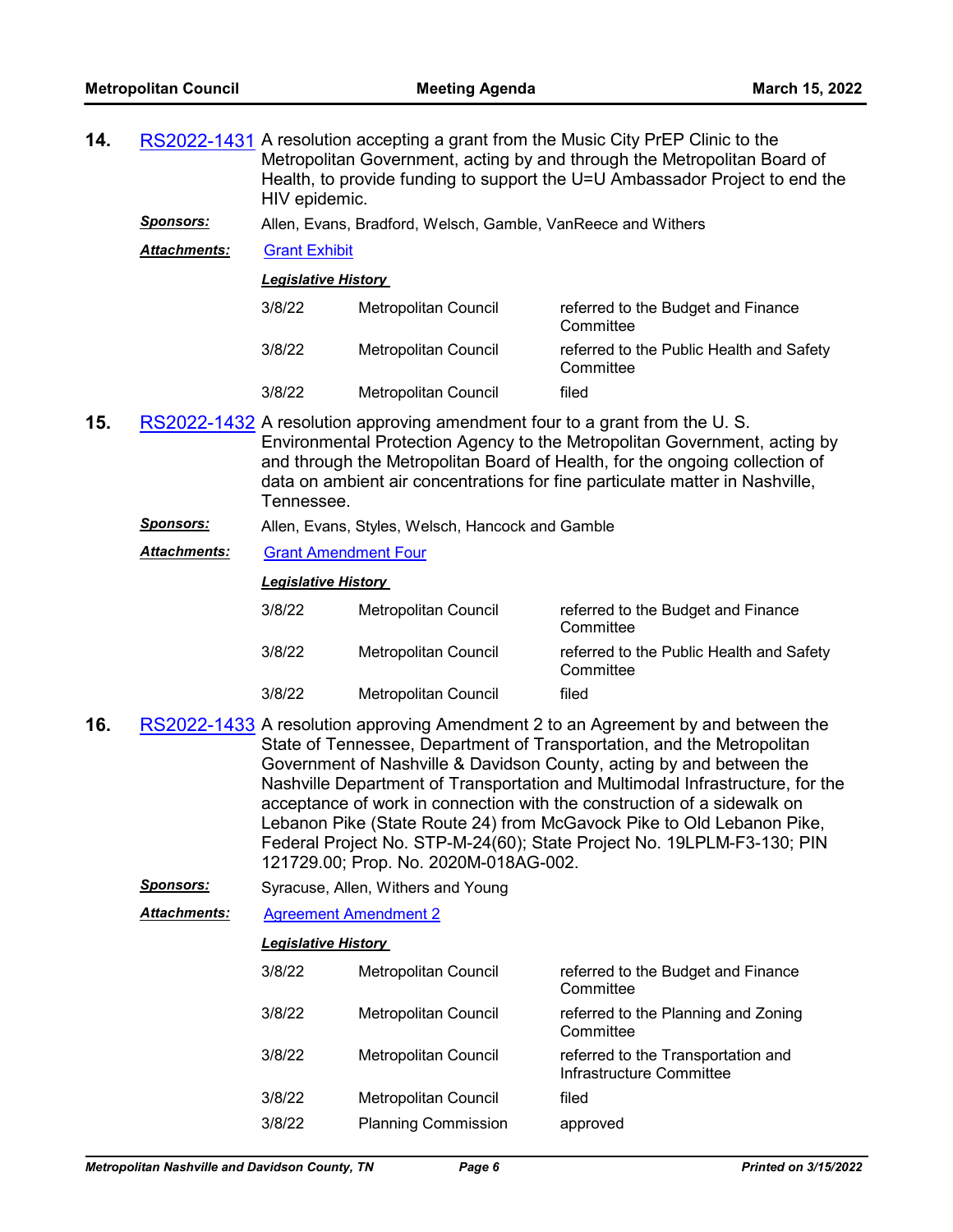- **17.** [RS2022-1434](http://nashville.legistar.com/gateway.aspx?m=l&id=/matter.aspx?key=14234) A resolution authorizing the Director of Public Property Administration, or his designee, to exercise an option to purchase a certain parcel of property located at 0 Gennelle Drive (Parcel No. 03302001400) (Proposal No. 2022M-003PR-001).
	- *Sponsors:* Gamble, Allen, Withers and Young
	- *Attachments:* [Exhibit](http://nashville.legistar.com/gateway.aspx?M=F&ID=0b75d2d4-fdd5-4194-8bd4-e6d9c59bfc00.pdf)

| 3/8/22 | Metropolitan Council        | referred to the Budget and Finance<br>Committee                |
|--------|-----------------------------|----------------------------------------------------------------|
| 3/8/22 | Metropolitan Council        | referred to the Planning and Zoning<br>Committee               |
| 3/8/22 | Metropolitan Council        | referred to the Transportation and<br>Infrastructure Committee |
| 3/8/22 | <b>Metropolitan Council</b> | filed                                                          |
| 3/8/22 | <b>Planning Commission</b>  | approved                                                       |

- **18.** [RS2022-1435](http://nashville.legistar.com/gateway.aspx?m=l&id=/matter.aspx?key=14242) A Resolution honoring the life of Nashville community leader Marilyn Robinson.
	- *Sponsors:* Hurt, Vercher, Gamble, Benedict, Murphy, Withers, Syracuse, Cash, Johnston, Hancock, Mendes, Welsch, Taylor, Evans, Nash, Hagar, Styles, OConnell, Hausser, Toombs, Druffel, Suara, Henderson and Allen *Legislative History*

| 3/8/22 | Metropolitan Council | referred to the Rules. Confirmations, and<br><b>Public Elections Committee</b> |
|--------|----------------------|--------------------------------------------------------------------------------|
| 3/8/22 | Metropolitan Council | filed                                                                          |

- **19.** [RS2022-1436](http://nashville.legistar.com/gateway.aspx?m=l&id=/matter.aspx?key=14230) A Resolution honoring retired Tennessee State University Athletics Director Teresa Phillips.
	- *Sponsors:* VanReece, Johnston, Welsch, Henderson, Hancock, Hurt, Styles, Allen, Evans, Gamble, Suara, Toombs, Benedict and Taylor *Legislative History* 
		- 3/8/22 Metropolitan Council referred to the Rules, Confirmations, and Public Elections Committee 3/8/22 Metropolitan Council filed
- **20.** [RS2022-1437](http://nashville.legistar.com/gateway.aspx?m=l&id=/matter.aspx?key=14231) A Resolution recognizing the extraordinary efforts of Metro Water Services Division of Waste Services Assistant Director John Honeysucker and his team.
	- **Sponsors:** Toombs, Taylor, Allen, Benedict and Styles *Legislative History* 
		- 3/8/22 Metropolitan Council referred to the Rules, Confirmations, and Public Elections Committee 3/8/22 Metropolitan Council filed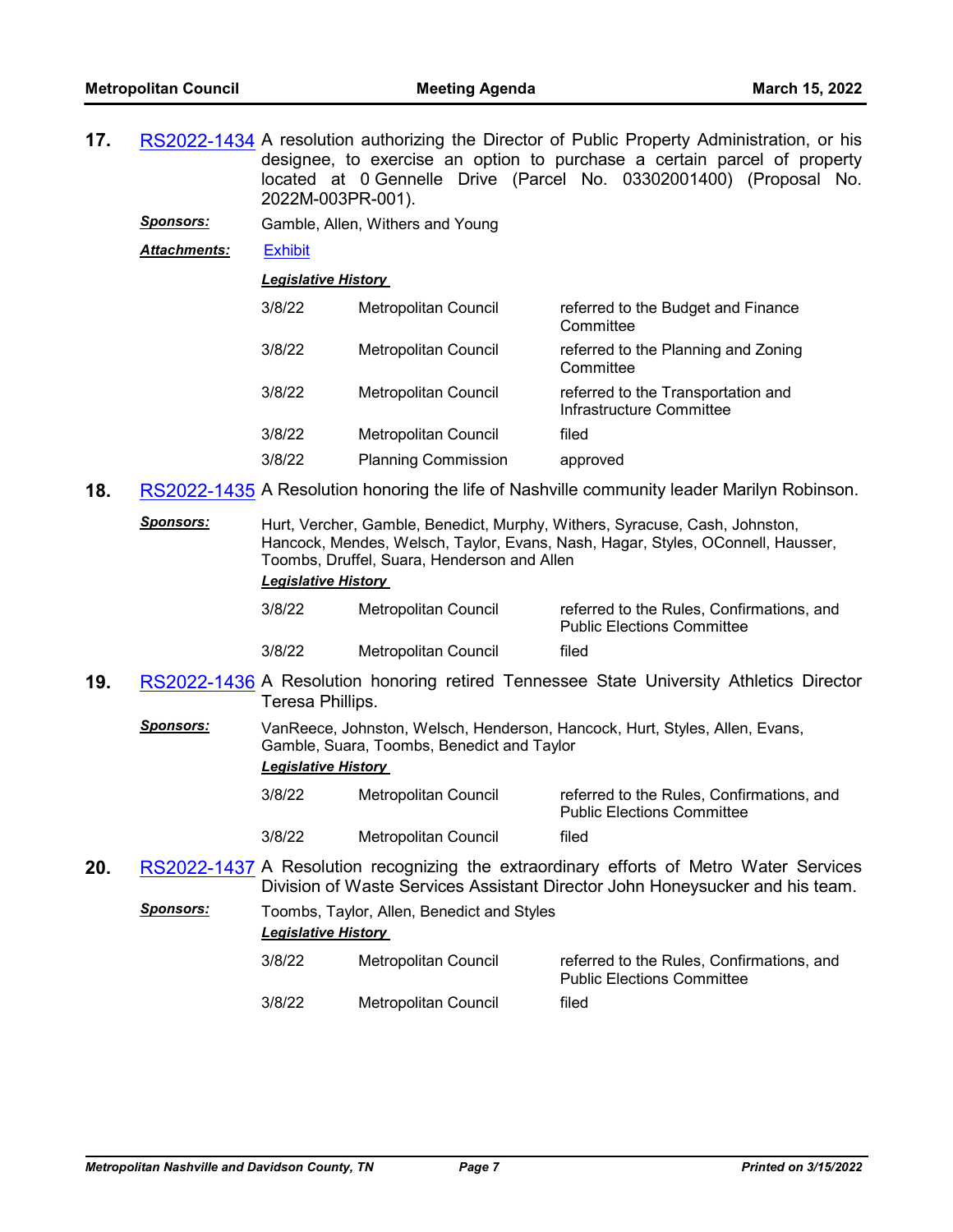**21.** [RS2022-1438](http://nashville.legistar.com/gateway.aspx?m=l&id=/matter.aspx?key=14229) A resolution recognizing the 50th anniversary of Ed's Fish and Pizza House.

| <b>Sponsors:</b> |                  | Taylor, Hurt and Toombs<br><b>Legislative History</b> |                                                                    |                                                                                  |  |
|------------------|------------------|-------------------------------------------------------|--------------------------------------------------------------------|----------------------------------------------------------------------------------|--|
|                  |                  | 3/8/22                                                | Metropolitan Council                                               | referred to the Rules, Confirmations,<br>and Public Elections Committee          |  |
|                  |                  | 3/8/22                                                | Metropolitan Council                                               | filed                                                                            |  |
| 22.              |                  |                                                       | from 8:30 p.m. to 9:30 p.m.                                        | RS2022-1439 A Resolution supporting Earth Hour 2022 on Saturday, March 26, 2022, |  |
|                  | <b>Sponsors:</b> | <b>Legislative History</b>                            | Allen, VanReece, Evans, Gamble, Suara, Toombs, Benedict and Taylor | Bradford, OConnell, Murphy, Syracuse, Welsch, Hausser, Withers, Hancock, Hurt,   |  |
|                  |                  | 3/8/22                                                | Metropolitan Council                                               | referred to the Rules, Confirmations,<br>and Public Elections Committee          |  |
|                  |                  | 3/8/22                                                | Metropolitan Council                                               | filed                                                                            |  |

## **I. Late Resolutions**

- **I1. RS2022-XXX X (Withers)** resolution urging the Tennessee General Assembly to reject HB0800/SB1216 seeking to prohibit LEAs from utilizing textbooks or instructional materials addressing LGBT issues or lifestyles.
	- *Sponsors:* Withers, VanReece, Bradford and Benedict *Legislative History*

3/14/22 Metropolitan Council referred to the Rules, Confirmations, and Public Elections Committee

# **J. Bills on Introduction and First Reading**

**23.** [BL2022-1163](http://nashville.legistar.com/gateway.aspx?m=l&id=/matter.aspx?key=14244) An ordinance amending Chapter 2.213 of the Metropolitan Code to create a funding mechanism to support the implementation of the Inclusionary Housing Incentive program.

*Sponsors:* Allen and Suara *Legislative History* 

3/8/22 Metropolitan Council filed

- **24.** [BL2022-1164](http://nashville.legistar.com/gateway.aspx?m=l&id=/matter.aspx?key=14241) An Ordinance to amend Section 9.30.010 of the Metropolitan Code of Laws pertaining to construction noise.
	- *Sponsors:* Sledge, OConnell, Hausser, Evans, Murphy, Welsch, Styles, VanReece and Suara *Legislative History* 
		- 3/8/22 Metropolitan Council filed
- **25.** [BL2022-1165](http://nashville.legistar.com/gateway.aspx?m=l&id=/matter.aspx?key=14243) An Ordinance to amend Section 10.60.020 of the Metropolitan Code of Laws pertaining to alarm permit fees.
	- *Sponsors:* Syracuse *Legislative History*  3/8/22 Metropolitan Council filed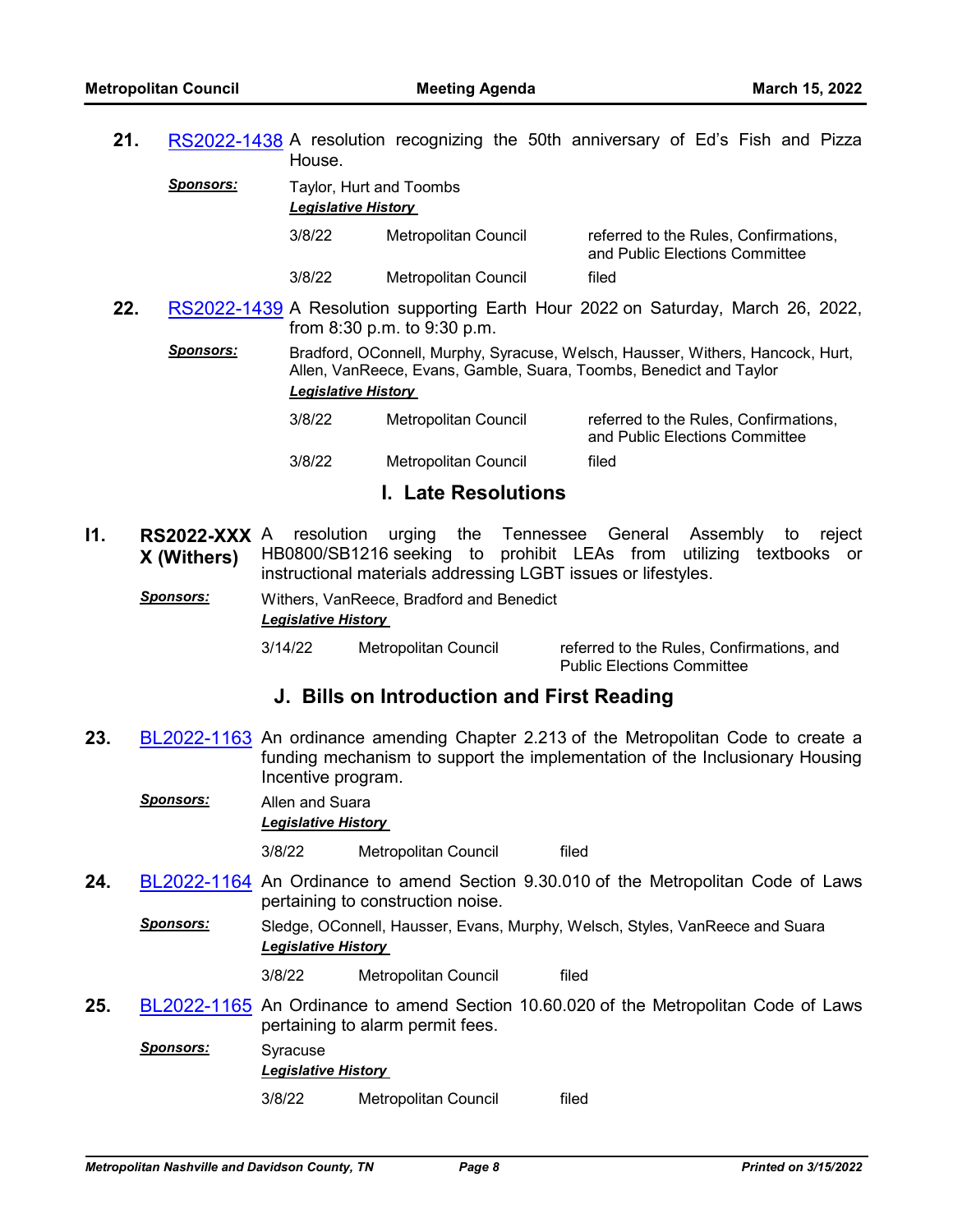- **26.** [BL2022-1166](http://nashville.legistar.com/gateway.aspx?m=l&id=/matter.aspx?key=14220) An ordinance approving a Lease Agreement by and between the Metropolitan Government of Nashville and Davidson County acting by and through the Metropolitan Board of Education and the Bellevue Civic Association. (Proposal No. 2022M-013AG-001).
	- *Sponsors:* Hausser, Allen and Withers

*Attachments:* [Lease Agreement Exhibits](http://nashville.legistar.com/gateway.aspx?M=F&ID=ed05bbcf-6c2f-4df6-9a1d-454c86a0e9e6.pdf)

*Legislative History* 

| 3/8/22 | Metropolitan Council       | filed    |
|--------|----------------------------|----------|
| 3/8/22 | <b>Planning Commission</b> | approved |

# **K. Late Bills**

- K1. **BL2022-XXX** An ordinance approving a lease agreement between the Metropolitan **X (Sledge)** Government of Nashville and Davidson County and the Nashville Soccer Club for part of a parcel of property at 1441 12th Avenue South, Nashville, Tennessee (Parcel No. 10505017600) (Proposal No. 2022M-011AG-001).
	- *Sponsors:* Sledge and Taylor
	- *Attachments:* Lease Agreement

### *Legislative History*

3/7/22 Planning Commission approved

# **L. Bills on Second Reading**

- **27.** [BL2021-831](http://nashville.legistar.com/gateway.aspx?m=l&id=/matter.aspx?key=13385) An ordinance amending Sections 6.28.030, 17.04.060, and 17.20.030 of the Metropolitan Code to amend the definition of "Short term rental property (STRP)-Not owner-occupied" and to amend parking requirements related to "Short term rental property (STRP)-Not owner-occupied" (Proposal No. 2021Z-012TX-001).
	- **Sponsors: OConnell, Bradford and Parker**
	- [BL2021-831](http://nashville.legistar.com/gateway.aspx?M=F&ID=49d963cd-8766-410a-8b99-94d76216ea0c.pdf) *Attachments:*

[Proposed Amendment - BL2021-831 - O'Connell](http://nashville.legistar.com/gateway.aspx?M=F&ID=7ca30744-2a91-4254-bd72-37259645f711.docx)

| 7/13/21 | <b>Metropolitan Council</b>                                                                                                                                      | filed                   |
|---------|------------------------------------------------------------------------------------------------------------------------------------------------------------------|-------------------------|
| 7/20/21 | <b>Metropolitan Council</b>                                                                                                                                      | passed on first reading |
| 8/13/21 | <b>Metropolitan Council</b><br>9/10/21 advertised<br>10/8/21 advertised<br>11/12/21 advertised                                                                   | advertised              |
| 9/7/21  | Metropolitan Council<br>public hearing deferred to 10/5/21<br>9/7/21<br>10/5/21 public hearing deferred to 11/2/21<br>11/2/21 public hearing deferred to 12/7/21 | public hearing          |
| 9/7/21  | <b>Metropolitan Council</b>                                                                                                                                      | deferred                |
| 10/5/21 | <b>Metropolitan Council</b><br>deferred to 11/2/21 public hearing                                                                                                | deferred                |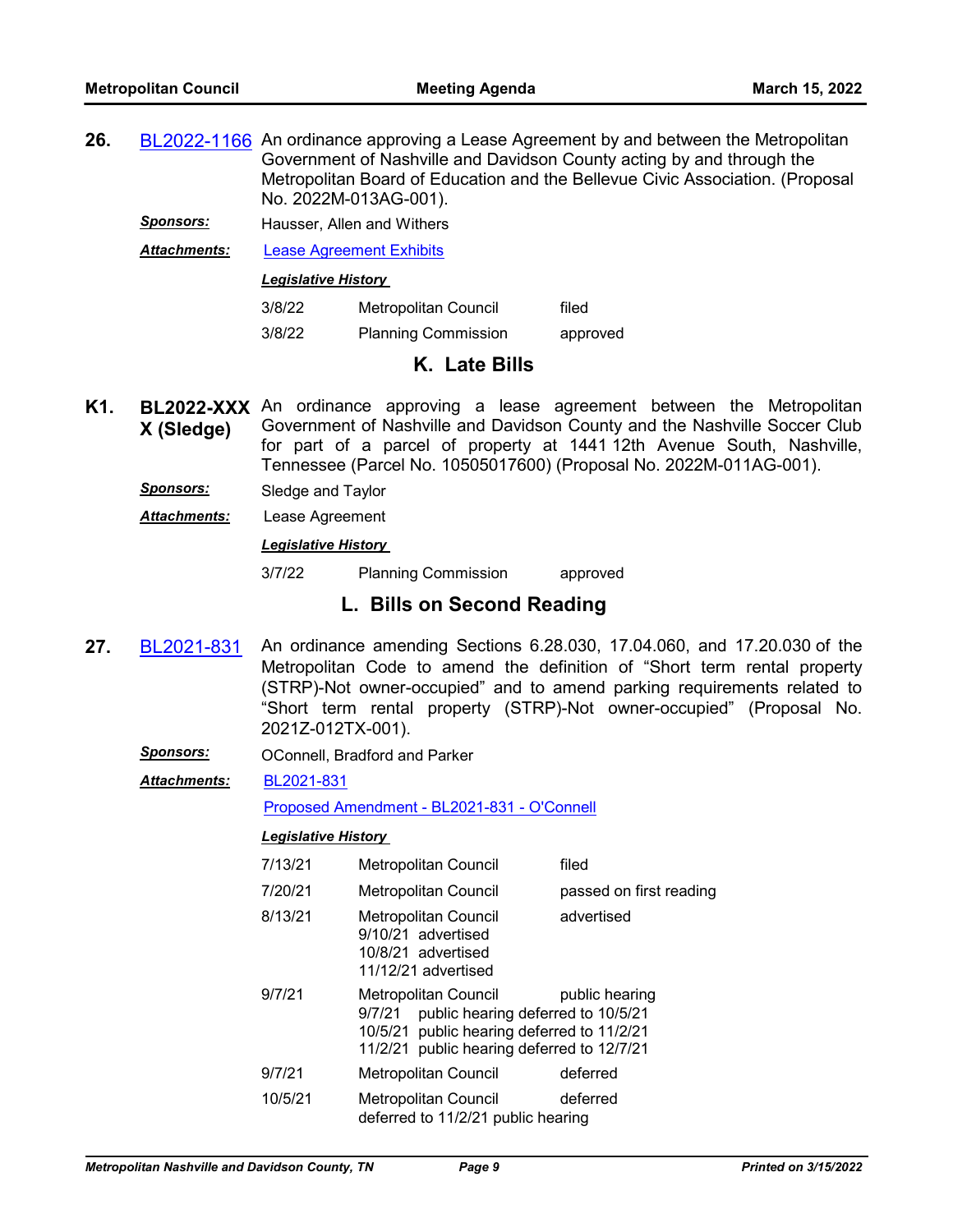| <b>Metropolitan Council</b> |                     | <b>Meeting Agenda</b>                                                                                                                                                                                                |                                                                           | March 15, 2022                                                                                                                                                                                                                                                                                                                                                                                                                                                       |
|-----------------------------|---------------------|----------------------------------------------------------------------------------------------------------------------------------------------------------------------------------------------------------------------|---------------------------------------------------------------------------|----------------------------------------------------------------------------------------------------------------------------------------------------------------------------------------------------------------------------------------------------------------------------------------------------------------------------------------------------------------------------------------------------------------------------------------------------------------------|
|                             |                     | 11/2/21                                                                                                                                                                                                              | Metropolitan Council<br>deferred to 12/7/2021                             | public hearing<br>12/7/2021 public hearing held; second reading deferred to 3/15/2022                                                                                                                                                                                                                                                                                                                                                                                |
|                             |                     | 11/2/21                                                                                                                                                                                                              | Metropolitan Council                                                      | deferred                                                                                                                                                                                                                                                                                                                                                                                                                                                             |
|                             |                     | 11/18/21                                                                                                                                                                                                             | <b>Planning Commission</b><br>$(7-0)$                                     | disapproved                                                                                                                                                                                                                                                                                                                                                                                                                                                          |
|                             |                     | 12/7/21                                                                                                                                                                                                              | Metropolitan Council<br>second reading deferred to 3/15/22                | deferred                                                                                                                                                                                                                                                                                                                                                                                                                                                             |
|                             |                     | 3/8/22                                                                                                                                                                                                               | Metropolitan Council                                                      | referred to the Government Operations and<br><b>Regulations Committee</b>                                                                                                                                                                                                                                                                                                                                                                                            |
|                             |                     | 3/8/22                                                                                                                                                                                                               | Metropolitan Council                                                      | referred to the Planning and Zoning<br>Committee                                                                                                                                                                                                                                                                                                                                                                                                                     |
| 28.                         | BL2021-854          | 2021NL-003-001).                                                                                                                                                                                                     |                                                                           | An ordinance to amend Title 17 of the Metropolitan Code of Laws, the Zoning<br>Ordinance of The Metropolitan Government of Nashville and Davidson County,<br>by applying a Neighborhood Landmark Overlay District to property located at<br>435 Old Hickory Boulevard, at the southeast corner of Donna Drive and Old<br>Hickory Boulevard, zoned RS20 (1.44 acres), to permit small event and<br>short-term rentals, all of which is described herein (Proposal No. |
|                             | <b>Sponsors:</b>    | VanReece                                                                                                                                                                                                             |                                                                           |                                                                                                                                                                                                                                                                                                                                                                                                                                                                      |
|                             | <b>Attachments:</b> | <b>BL2021-854 Sketch</b>                                                                                                                                                                                             |                                                                           |                                                                                                                                                                                                                                                                                                                                                                                                                                                                      |
|                             |                     | <b>Legislative History</b>                                                                                                                                                                                           |                                                                           |                                                                                                                                                                                                                                                                                                                                                                                                                                                                      |
|                             |                     | 7/27/21                                                                                                                                                                                                              | Metropolitan Council                                                      | filed                                                                                                                                                                                                                                                                                                                                                                                                                                                                |
|                             |                     | 8/3/21                                                                                                                                                                                                               | Metropolitan Council                                                      | passed on first reading                                                                                                                                                                                                                                                                                                                                                                                                                                              |
|                             |                     | 8/13/21                                                                                                                                                                                                              | Metropolitan Council<br>9/10/21 advertised<br>3/11/22 advertised          | advertised                                                                                                                                                                                                                                                                                                                                                                                                                                                           |
|                             |                     | 9/7/21                                                                                                                                                                                                               | Metropolitan Council<br>9/7/21 public hearing deferred to October 5, 2021 | public hearing                                                                                                                                                                                                                                                                                                                                                                                                                                                       |
|                             |                     | 9/7/21                                                                                                                                                                                                               | Metropolitan Council                                                      | deferred                                                                                                                                                                                                                                                                                                                                                                                                                                                             |
|                             |                     | 10/5/21                                                                                                                                                                                                              | Metropolitan Council                                                      | deferred indefinitely                                                                                                                                                                                                                                                                                                                                                                                                                                                |
|                             |                     | 10/28/21                                                                                                                                                                                                             | <b>Planning Commission</b><br>8/26/2021<br>9/23/2021<br>3/4/2022          | deferred indefinitely<br>Planning Commission reset to September 23, 2021<br>Planning Commission reset to October 28, 2021<br>10/28/2021 Planning Commission Deferred Indefinitely<br>Planning Commission reset to March 24, 2022                                                                                                                                                                                                                                     |
|                             |                     | 3/4/22                                                                                                                                                                                                               | Metropolitan Council<br>Reinstated at the request of the sponsor          | reinstated                                                                                                                                                                                                                                                                                                                                                                                                                                                           |
| 29.                         | BL2021-866          | An ordinance amending Chapter 11.12 of the Metropolitan Code of Laws to<br>prohibit passengers in a motor vehicle from consuming or possessing an<br>alcoholic beverage or beer during the operation of the vehicle. |                                                                           |                                                                                                                                                                                                                                                                                                                                                                                                                                                                      |
|                             | <u>Sponsors:</u>    |                                                                                                                                                                                                                      | Parker, Evans, Suara, Bradford and Allen                                  |                                                                                                                                                                                                                                                                                                                                                                                                                                                                      |
|                             |                     | <b>Legislative History</b>                                                                                                                                                                                           |                                                                           |                                                                                                                                                                                                                                                                                                                                                                                                                                                                      |
|                             |                     | 8/31/21                                                                                                                                                                                                              | Metropolitan Council                                                      | filed                                                                                                                                                                                                                                                                                                                                                                                                                                                                |
|                             |                     | 9/7/21                                                                                                                                                                                                               | Metropolitan Council                                                      | passed on first reading                                                                                                                                                                                                                                                                                                                                                                                                                                              |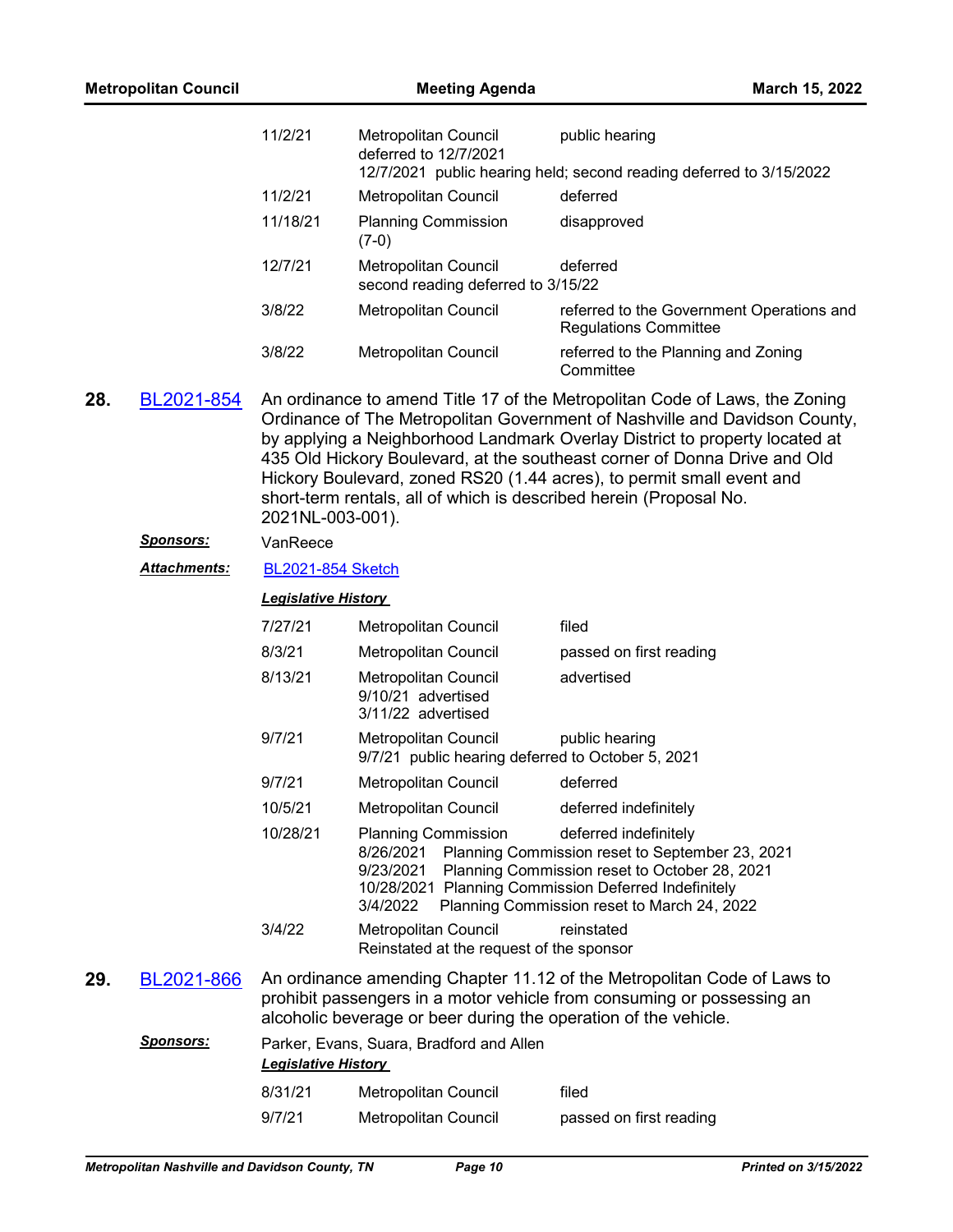| <b>Metropolitan Council</b> |                      |                            | March 15, 2022                                                      |                                                                                                                                                                                                                                                                                                                       |  |  |
|-----------------------------|----------------------|----------------------------|---------------------------------------------------------------------|-----------------------------------------------------------------------------------------------------------------------------------------------------------------------------------------------------------------------------------------------------------------------------------------------------------------------|--|--|
|                             |                      | 9/21/21                    | Public Safety, Beer, and<br><b>Regulated Beverages</b><br>Committee | recommended for deferral                                                                                                                                                                                                                                                                                              |  |  |
|                             |                      | 9/21/21                    | Metropolitan Council                                                | referred to the Government Operations and<br><b>Regulations Committee</b>                                                                                                                                                                                                                                             |  |  |
|                             |                      |                            | 10/19/21 recommended for deferral to 3/1/22                         |                                                                                                                                                                                                                                                                                                                       |  |  |
|                             |                      | 9/21/21                    | <b>Metropolitan Council</b><br>deferred to 10/19/2021               | deferred                                                                                                                                                                                                                                                                                                              |  |  |
|                             |                      | 10/19/21                   | Metropolitan Council<br>deferred to 3/1/22                          | deferred                                                                                                                                                                                                                                                                                                              |  |  |
|                             |                      | 3/1/22                     | Metropolitan Council                                                | deferred                                                                                                                                                                                                                                                                                                              |  |  |
| 30.                         |                      |                            | right-of-way (Planning No. 2022M-013ES-001).                        | BL2022-1123 An ordinance authorizing the granting of an easement to the Metropolitan<br>Government and its servants and agents to construct, operate, maintain,<br>repair, replace and inspect sanitary sewers and/ or drainage improvements<br>and water mains or appurtenances within the limits of the easement or |  |  |
|                             | <u>Sponsors:</u>     |                            | Styles, Withers and Young                                           |                                                                                                                                                                                                                                                                                                                       |  |  |
|                             | <u> Attachments:</u> | <b>Easement Exhibit</b>    |                                                                     |                                                                                                                                                                                                                                                                                                                       |  |  |
|                             |                      |                            | Proposed Amendment - BL2022-1123 - Styles                           |                                                                                                                                                                                                                                                                                                                       |  |  |
|                             |                      | <b>Legislative History</b> |                                                                     |                                                                                                                                                                                                                                                                                                                       |  |  |
|                             |                      | 1/24/22                    | <b>Planning Commission</b>                                          | approved with conditions                                                                                                                                                                                                                                                                                              |  |  |
|                             |                      | 2/22/22                    | Metropolitan Council                                                | filed                                                                                                                                                                                                                                                                                                                 |  |  |
|                             |                      | 3/1/22                     | Metropolitan Council                                                | referred to the Planning and Zoning<br>Committee                                                                                                                                                                                                                                                                      |  |  |
|                             |                      | 3/1/22                     | Metropolitan Council                                                | referred to the Transportation and<br>Infrastructure Committee                                                                                                                                                                                                                                                        |  |  |
|                             |                      | 3/1/22                     | Metropolitan Council                                                | passed on first reading                                                                                                                                                                                                                                                                                               |  |  |
| 31.                         |                      |                            | for the online reporting services.                                  | BL2022-1124 An ordinance approving an agreement between The Metropolitan Government<br>of Nashville and Davidson County, acting by and through the Metropolitan<br>Nashville Police Department ("MNPD"), and LexisNexis Coplogic Solutions Inc.                                                                       |  |  |
|                             | <b>Sponsors:</b>     | Allen and Evans            |                                                                     |                                                                                                                                                                                                                                                                                                                       |  |  |
|                             | Attachments:         | <b>Agreement Exhibit</b>   |                                                                     |                                                                                                                                                                                                                                                                                                                       |  |  |
|                             |                      | <b>Legislative History</b> |                                                                     |                                                                                                                                                                                                                                                                                                                       |  |  |
|                             |                      | 2/22/22                    | Metropolitan Council                                                | filed                                                                                                                                                                                                                                                                                                                 |  |  |
|                             |                      | 3/1/22                     | Metropolitan Council                                                | referred to the Budget and Finance<br>Committee                                                                                                                                                                                                                                                                       |  |  |
|                             |                      | 3/1/22                     | Metropolitan Council                                                | referred to the Public Health and Safety<br>Committee                                                                                                                                                                                                                                                                 |  |  |
|                             |                      | 3/1/22                     | Metropolitan Council                                                | passed on first reading                                                                                                                                                                                                                                                                                               |  |  |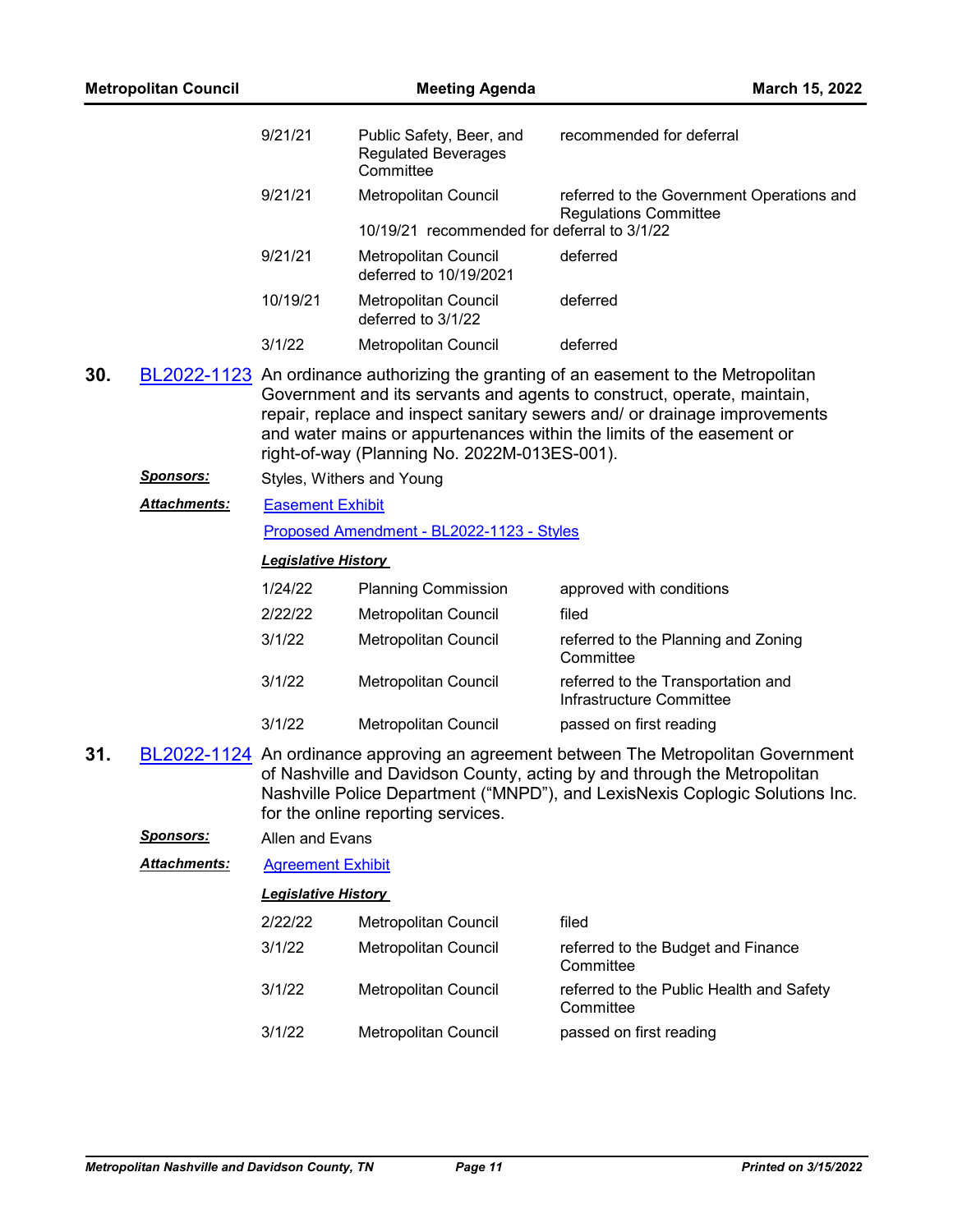| 32. |                     | 2022M-014ES-001).          |                            | BL2022-1125 An ordinance authorizing the granting of a permanent easement to the Electric<br>Power Board of the Metropolitan Government of Nashville and Davidson<br>County, on certain property owned by the Metropolitan Government of<br>Nashville and Davidson County (Parcel No. 02200001900) (Proposal No. |
|-----|---------------------|----------------------------|----------------------------|------------------------------------------------------------------------------------------------------------------------------------------------------------------------------------------------------------------------------------------------------------------------------------------------------------------|
|     | <b>Sponsors:</b>    | Hall, Allen and Withers    |                            |                                                                                                                                                                                                                                                                                                                  |
|     | <b>Attachments:</b> | <b>Easement Exhibit</b>    |                            |                                                                                                                                                                                                                                                                                                                  |
|     |                     | <b>Legislative History</b> |                            |                                                                                                                                                                                                                                                                                                                  |
|     |                     | 1/20/22                    | <b>Planning Commission</b> | approved                                                                                                                                                                                                                                                                                                         |
|     |                     | 2/22/22                    | Metropolitan Council       | filed                                                                                                                                                                                                                                                                                                            |
|     |                     | 3/1/22                     | Metropolitan Council       | referred to the Budget and Finance<br>Committee                                                                                                                                                                                                                                                                  |
|     |                     | 3/1/22                     | Metropolitan Council       | referred to the Planning and Zoning<br>Committee                                                                                                                                                                                                                                                                 |

- 3/1/22 Metropolitan Council passed on first reading
- **33.** [BL2022-1126](http://nashville.legistar.com/gateway.aspx?m=l&id=/matter.aspx?key=14153) An ordinance approving an amendment to a deed of conveyance for a parcel of property to Senior Citizens, Inc.
	- *Sponsors:* Toombs and Allen

*Attachments:* [Deed Amendment Exhibit](http://nashville.legistar.com/gateway.aspx?M=F&ID=c38cd3b6-06bd-479b-aef4-82d333524dbc.pdf)

#### *Legislative History*

| 2/22/22 | Metropolitan Council | filed                                           |
|---------|----------------------|-------------------------------------------------|
| 3/1/22  | Metropolitan Council | passed on first reading                         |
| 3/2/22  | Metropolitan Council | referred to the Budget and Finance<br>Committee |

**34.** [BL2022-1127](http://nashville.legistar.com/gateway.aspx?m=l&id=/matter.aspx?key=14205) An ordinance approving two agreements relating to the use of the properties comprising the Global Mall site. (Proposal No. 2022M-012AG-001).

| <b>Sponsors:</b>    | <b>Styles</b>              |                                                                       |                         |  |
|---------------------|----------------------------|-----------------------------------------------------------------------|-------------------------|--|
| <b>Attachments:</b> |                            | Exhibit 1 - Conditional Termination and Release of Predecessor Agreem |                         |  |
|                     |                            | Exhibit 2 - Termination of Predecessor Agreements and Creation of Rec |                         |  |
|                     | <b>Legislative History</b> |                                                                       |                         |  |
|                     | 2/22/22                    | Metropolitan Council                                                  | filed                   |  |
|                     | 3/1/22                     | Metropolitan Council                                                  | passed on first reading |  |

3/8/22 Metropolitan Council referred to the Planning and Zoning **Committee** 3/8/22 Planning Commission approved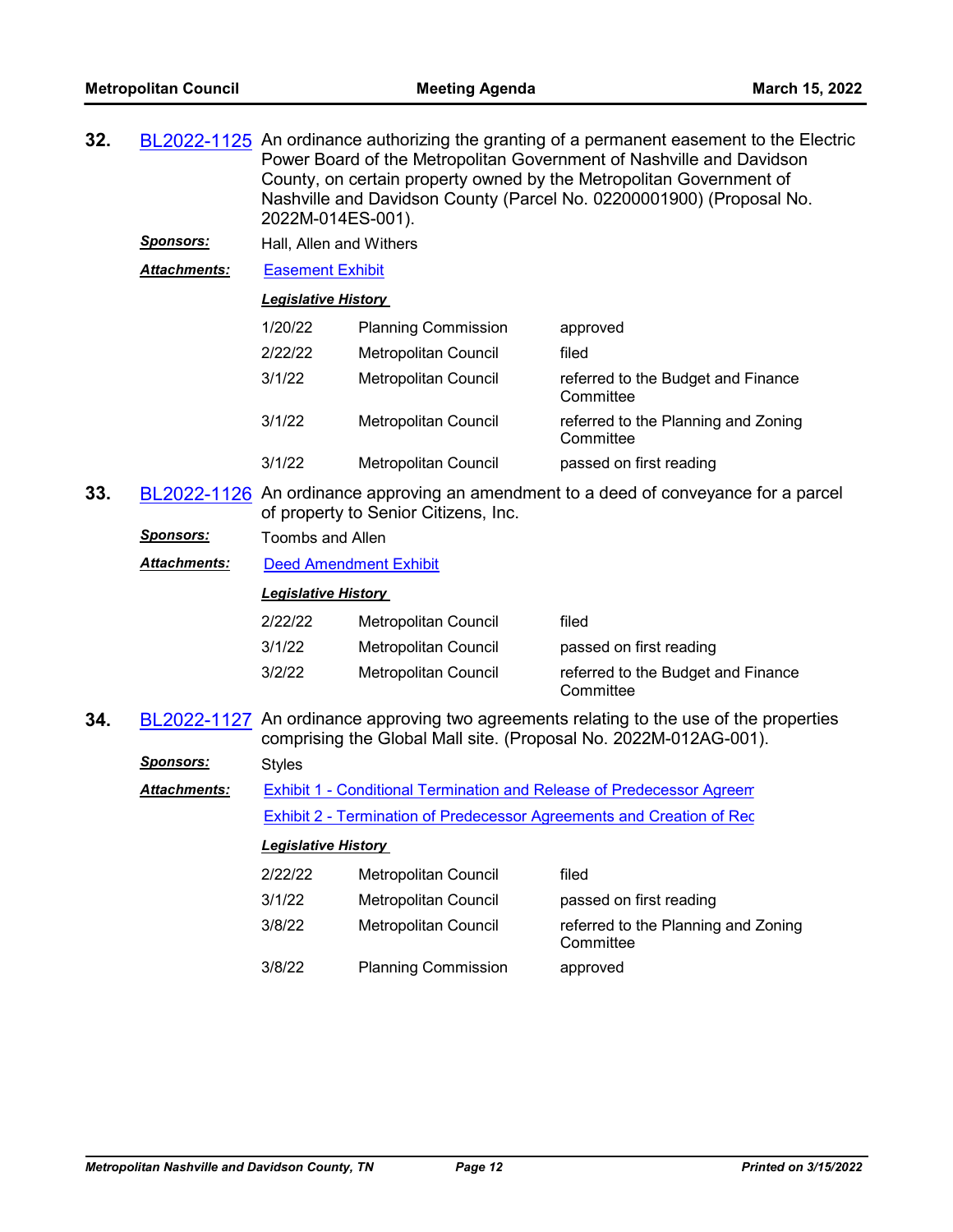| 35. | BL2022-1128 An ordinance authorizing the Metropolitan Government of Nashville and |
|-----|-----------------------------------------------------------------------------------|
|     | Davidson County, acting by and through the Metropolitan Department of Water       |
|     | and Sewerage Services, to enter into an agreement with RW/GC MARATHON             |
|     | VILLAGE OWNER, LLC, to provide improved public sanitary sewer service             |
|     | through the construction of an improved stormwater system (Project No.            |
|     | SWGR 2021032214 and Proposal Number 2022M-007AG-001).                             |
|     |                                                                                   |

*Sponsors:* OConnell, Allen, Withers and Young

*Attachments:* [Agreement Exhibit](http://nashville.legistar.com/gateway.aspx?M=F&ID=536b5238-780a-4154-ab10-a7da6a942411.pdf)

#### *Legislative History*

| 2/11/22 | <b>Planning Commission</b>  | approved                                                       |
|---------|-----------------------------|----------------------------------------------------------------|
| 2/22/22 | <b>Metropolitan Council</b> | filed                                                          |
| 3/1/22  | <b>Metropolitan Council</b> | passed on first reading                                        |
| 3/2/22  | <b>Metropolitan Council</b> | referred to the Budget and Finance<br>Committee                |
| 3/2/22  | <b>Metropolitan Council</b> | referred to the Planning and Zoning<br>Committee               |
| 3/2/22  | <b>Metropolitan Council</b> | referred to the Transportation and<br>Infrastructure Committee |

- **36.** [BL2022-1129](http://nashville.legistar.com/gateway.aspx?m=l&id=/matter.aspx?key=14195) An ordinance authorizing the Metropolitan Government of Nashville and Davidson County, acting by and through the Metropolitan Department of Water and Sewerage Services, to enter into an agreement with Union Brick RE, LLC, to provide improved public sanitary sewer service through the construction of an improved stormwater system (Project No. SWGR 2021003345 and Proposal Number 2022M-006AG-001).
	- *Sponsors:* OConnell, Allen, Withers and Young
	- *Attachments:* [Agreement](http://nashville.legistar.com/gateway.aspx?M=F&ID=67be2ee6-0b94-4dbe-87b4-bb689a65be6b.pdf)

| 2/11/22 | <b>Planning Commission</b>  | approved                                                       |
|---------|-----------------------------|----------------------------------------------------------------|
| 2/22/22 | <b>Metropolitan Council</b> | filed                                                          |
| 3/1/22  | <b>Metropolitan Council</b> | passed on first reading                                        |
| 3/2/22  | Metropolitan Council        | referred to the Budget and Finance<br>Committee                |
| 3/2/22  | <b>Metropolitan Council</b> | referred to the Planning and Zoning<br>Committee               |
| 3/2/22  | <b>Metropolitan Council</b> | referred to the Transportation and<br>Infrastructure Committee |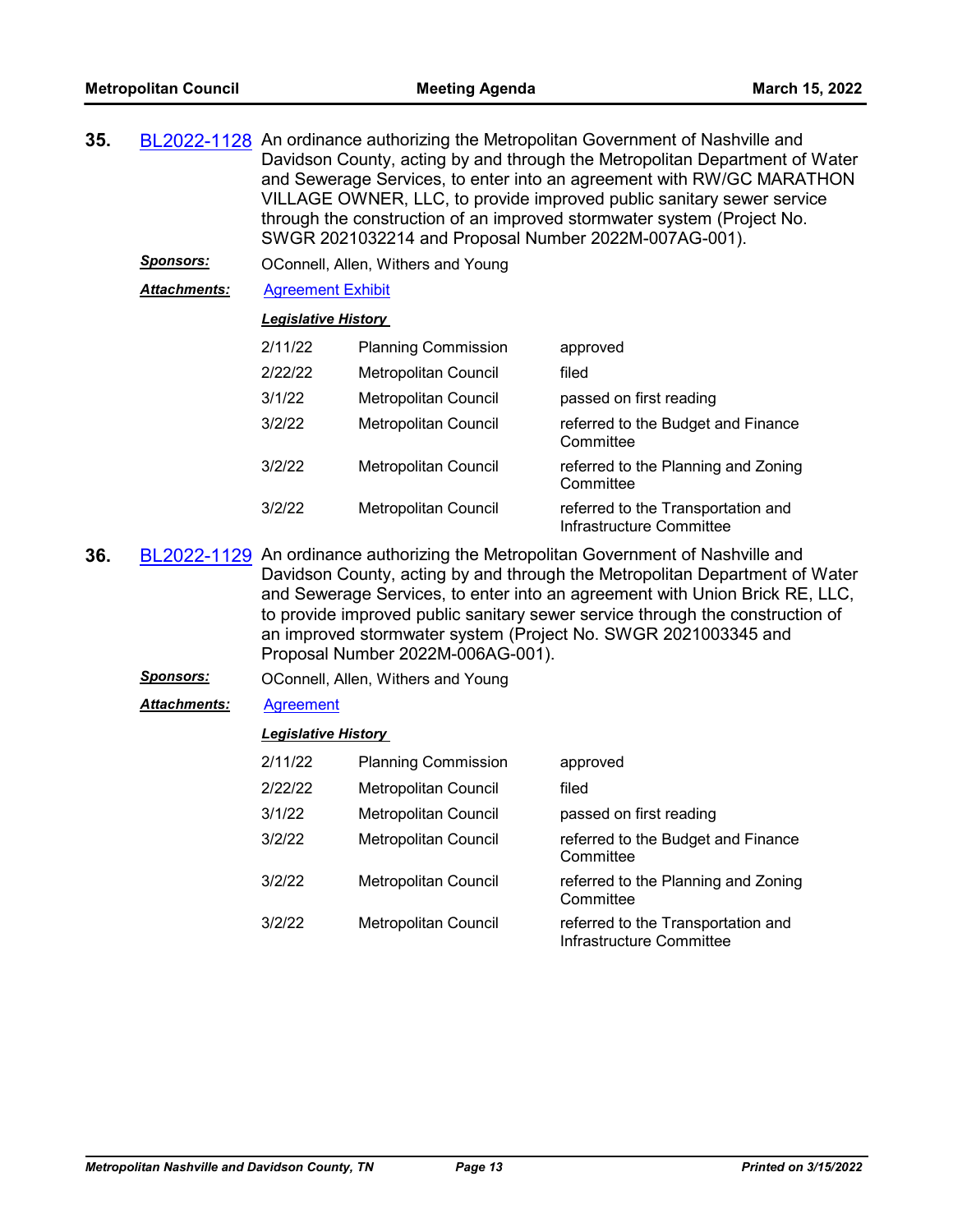**37.** [BL2022-1130](http://nashville.legistar.com/gateway.aspx?m=l&id=/matter.aspx?key=14164) An ordinance authorizing the Metropolitan Government of Nashville and Davidson County, acting by and through the Metropolitan Department of Water and Sewerage Services, to enter into a license agreement with Cumberland River Compact, for the installation and maintenance of the Bandalong Bandit Liter Trap in Sevenmile Creek at 497 Paragon Mills Road (Map and Parcel No. 133-00-0070.00).

*Sponsors:* Johnston, Allen and Young

*Attachments:* [Agreement](http://nashville.legistar.com/gateway.aspx?M=F&ID=898db167-f06b-406f-92cf-2d151a278ec9.pdf)

#### *Legislative History*

| 2/22/22 | Metropolitan Council        | filed                                                          |
|---------|-----------------------------|----------------------------------------------------------------|
| 3/1/22  | Metropolitan Council        | passed on first reading                                        |
| 3/2/22  | Metropolitan Council        | referred to the Budget and Finance<br>Committee                |
| 3/2/22  | <b>Metropolitan Council</b> | referred to the Transportation and<br>Infrastructure Committee |

- **38.** [BL2022-1131](http://nashville.legistar.com/gateway.aspx?m=l&id=/matter.aspx?key=14166) An ordinance authorizing The Metropolitan Government of Nashville and Davidson County to abandon easement rights located at 410 42nd Avenue North and 410 B 42nd Avenue North, formerly a portion of Alabama Avenue, except for those retained by Nashville Electric Service (Proposal No. 2022M-022ES-001).
	- *Sponsors:* Murphy, Withers and Young

*Attachments:* [Exhibit](http://nashville.legistar.com/gateway.aspx?M=F&ID=6a3f659b-9c87-4b99-81a8-172d3a018127.pdf)

#### *Legislative History*

| 2/11/22 | <b>Planning Commission</b>  | approved                                                       |
|---------|-----------------------------|----------------------------------------------------------------|
| 2/22/22 | <b>Metropolitan Council</b> | filed                                                          |
| 3/1/22  | <b>Metropolitan Council</b> | passed on first reading                                        |
| 3/2/22  | <b>Metropolitan Council</b> | referred to the Planning and Zoning<br>Committee               |
| 3/2/22  | <b>Metropolitan Council</b> | referred to the Transportation and<br>Infrastructure Committee |

**39.** [BL2022-1132](http://nashville.legistar.com/gateway.aspx?m=l&id=/matter.aspx?key=14155) An ordinance authorizing The Metropolitan Government of Nashville and Davidson County to accept new water and sanitary sewer mains, fire hydrant assembly and sanitary sewer manholes, for property at 405 B Marshall Street, also known as Marshall Crossing (MWS Project Nos. 20-WL-84 and 20-SL-171 and Proposal No. 2022M-019ES-001).

*Sponsors:* Parker, Withers and Young

*Attachments:* [Exhibit](http://nashville.legistar.com/gateway.aspx?M=F&ID=931d9409-1e72-4696-b460-af2c8ded8f28.pdf)

| 1/24/22 | <b>Planning Commission</b>  | approved                                         |
|---------|-----------------------------|--------------------------------------------------|
| 2/22/22 | Metropolitan Council        | filed                                            |
| 3/1/22  | <b>Metropolitan Council</b> | passed on first reading                          |
| 3/2/22  | Metropolitan Council        | referred to the Planning and Zoning<br>Committee |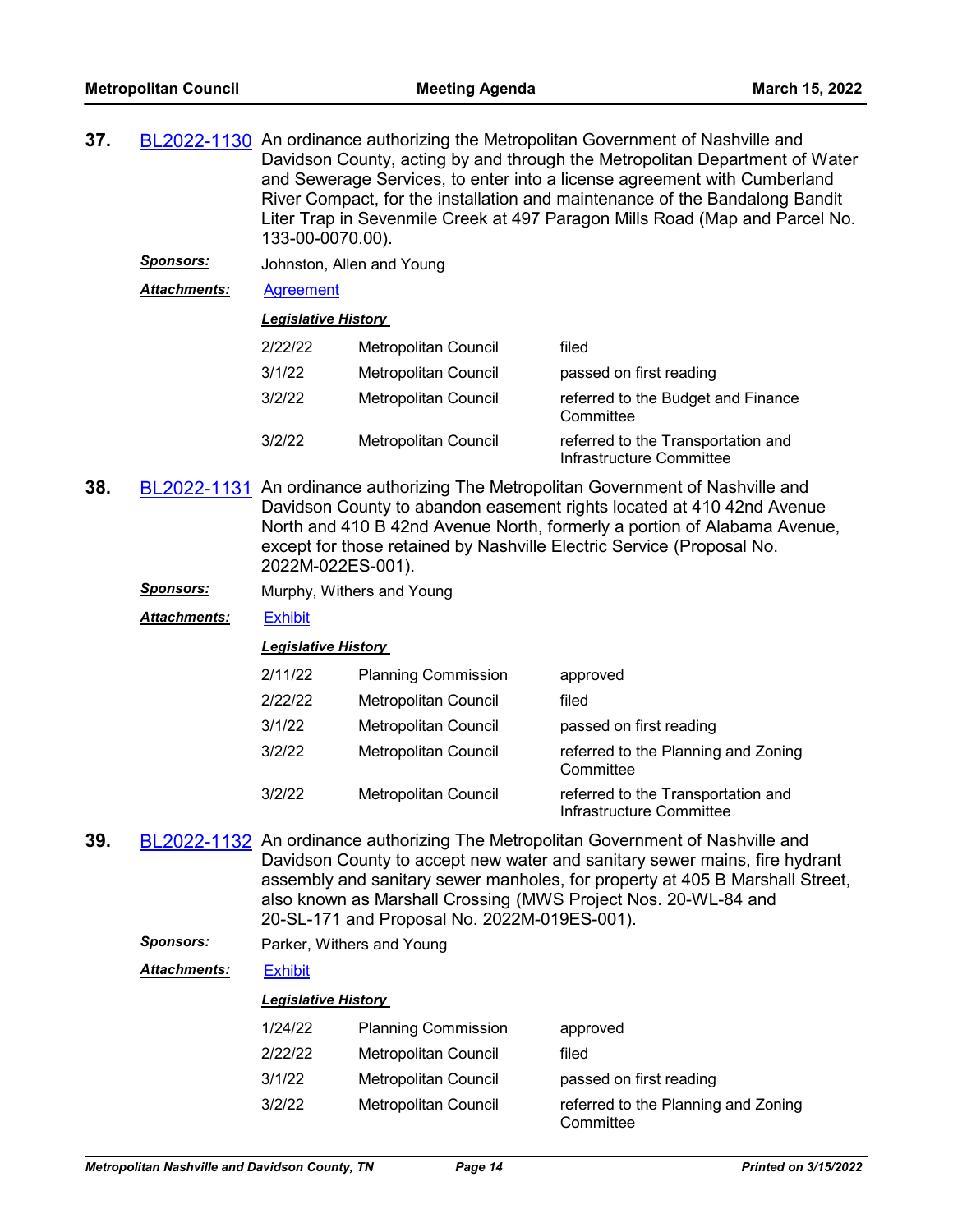| <b>Metropolitan Council</b> |                     | <b>Meeting Agenda</b>                                                                                                                                                                                                                                                                                                                                                    |                                                                                                                                                                                                                                                                                                                                            | March 15, 2022                                                                                                                                                                                                                                                                                                     |  |  |
|-----------------------------|---------------------|--------------------------------------------------------------------------------------------------------------------------------------------------------------------------------------------------------------------------------------------------------------------------------------------------------------------------------------------------------------------------|--------------------------------------------------------------------------------------------------------------------------------------------------------------------------------------------------------------------------------------------------------------------------------------------------------------------------------------------|--------------------------------------------------------------------------------------------------------------------------------------------------------------------------------------------------------------------------------------------------------------------------------------------------------------------|--|--|
|                             |                     | 3/2/22                                                                                                                                                                                                                                                                                                                                                                   | Metropolitan Council                                                                                                                                                                                                                                                                                                                       | referred to the Transportation and<br>Infrastructure Committee                                                                                                                                                                                                                                                     |  |  |
| 40.                         |                     | BL2022-1133 An ordinance authorizing The Metropolitan Government of Nashville and<br>Davidson County to accept new sanitary sewer main, sanitary sewer<br>manholes, fire hydrant assembly and easements, for property located at 6785<br>A Sunnywood Drive, also known as Sunnywood Place (MWS Project Nos.<br>21-SL-214 and 21-WL-90 and Proposal No. 2022M-017ES-001). |                                                                                                                                                                                                                                                                                                                                            |                                                                                                                                                                                                                                                                                                                    |  |  |
|                             | <u>Sponsors:</u>    |                                                                                                                                                                                                                                                                                                                                                                          | Rutherford, Withers and Young                                                                                                                                                                                                                                                                                                              |                                                                                                                                                                                                                                                                                                                    |  |  |
|                             | Attachments:        | <b>Exhibit</b>                                                                                                                                                                                                                                                                                                                                                           |                                                                                                                                                                                                                                                                                                                                            |                                                                                                                                                                                                                                                                                                                    |  |  |
|                             |                     | <b>Legislative History</b>                                                                                                                                                                                                                                                                                                                                               |                                                                                                                                                                                                                                                                                                                                            |                                                                                                                                                                                                                                                                                                                    |  |  |
|                             |                     | 1/24/22                                                                                                                                                                                                                                                                                                                                                                  | <b>Planning Commission</b>                                                                                                                                                                                                                                                                                                                 | approved                                                                                                                                                                                                                                                                                                           |  |  |
|                             |                     | 2/22/22                                                                                                                                                                                                                                                                                                                                                                  | Metropolitan Council                                                                                                                                                                                                                                                                                                                       | filed                                                                                                                                                                                                                                                                                                              |  |  |
|                             |                     | 3/1/22                                                                                                                                                                                                                                                                                                                                                                   | Metropolitan Council                                                                                                                                                                                                                                                                                                                       | passed on first reading                                                                                                                                                                                                                                                                                            |  |  |
|                             |                     | 3/2/22                                                                                                                                                                                                                                                                                                                                                                   | Metropolitan Council                                                                                                                                                                                                                                                                                                                       | referred to the Planning and Zoning<br>Committee                                                                                                                                                                                                                                                                   |  |  |
|                             |                     | 3/2/22                                                                                                                                                                                                                                                                                                                                                                   | Metropolitan Council                                                                                                                                                                                                                                                                                                                       | referred to the Transportation and<br>Infrastructure Committee                                                                                                                                                                                                                                                     |  |  |
| 41.                         |                     |                                                                                                                                                                                                                                                                                                                                                                          | BL2022-1134 An ordinance authorizing The Metropolitan Government of Nashville and<br>Davidson County to accept new sanitary sewer main and sanitary sewer<br>manholes, for four properties located on Waller Road in Williamson County,<br>also known as Chaudhuri Acres (MWS Project Nos. 21-SL-137 and Proposal<br>No. 2022M-015ES-001). |                                                                                                                                                                                                                                                                                                                    |  |  |
|                             | <u> Sponsors:</u>   | <b>Withers and Young</b>                                                                                                                                                                                                                                                                                                                                                 |                                                                                                                                                                                                                                                                                                                                            |                                                                                                                                                                                                                                                                                                                    |  |  |
|                             | <b>Attachments:</b> | <b>Exhibit</b>                                                                                                                                                                                                                                                                                                                                                           |                                                                                                                                                                                                                                                                                                                                            |                                                                                                                                                                                                                                                                                                                    |  |  |
|                             |                     | <b>Legislative History</b>                                                                                                                                                                                                                                                                                                                                               |                                                                                                                                                                                                                                                                                                                                            |                                                                                                                                                                                                                                                                                                                    |  |  |
|                             |                     | 1/24/22                                                                                                                                                                                                                                                                                                                                                                  | <b>Planning Commission</b>                                                                                                                                                                                                                                                                                                                 | approved                                                                                                                                                                                                                                                                                                           |  |  |
|                             |                     | 2/22/22                                                                                                                                                                                                                                                                                                                                                                  | Metropolitan Council                                                                                                                                                                                                                                                                                                                       | filed                                                                                                                                                                                                                                                                                                              |  |  |
|                             |                     | 3/1/22                                                                                                                                                                                                                                                                                                                                                                   | Metropolitan Council                                                                                                                                                                                                                                                                                                                       | passed on first reading                                                                                                                                                                                                                                                                                            |  |  |
|                             |                     | 3/2/22                                                                                                                                                                                                                                                                                                                                                                   | Metropolitan Council                                                                                                                                                                                                                                                                                                                       | referred to the Planning and Zoning<br>Committee                                                                                                                                                                                                                                                                   |  |  |
|                             |                     | 3/2/22                                                                                                                                                                                                                                                                                                                                                                   | Metropolitan Council                                                                                                                                                                                                                                                                                                                       | referred to the Transportation and<br>Infrastructure Committee                                                                                                                                                                                                                                                     |  |  |
| 42.                         |                     |                                                                                                                                                                                                                                                                                                                                                                          | Proposal No. 2022M-021ES-001).                                                                                                                                                                                                                                                                                                             | BL2022-1135 An ordinance authorizing The Metropolitan Government of Nashville and<br>Davidson County to accept new sanitary sewer manhole and new fire hydrant<br>assembly, for property located at 827 19th Avenue South, also known as the<br>Moore Office Building (MWS Project Nos. 19-SL-157 and 19-WL-68 and |  |  |
|                             | <u>Sponsors:</u>    |                                                                                                                                                                                                                                                                                                                                                                          | OConnell, Withers and Young                                                                                                                                                                                                                                                                                                                |                                                                                                                                                                                                                                                                                                                    |  |  |
|                             | Attachments:        | <b>Exhibit</b>                                                                                                                                                                                                                                                                                                                                                           |                                                                                                                                                                                                                                                                                                                                            |                                                                                                                                                                                                                                                                                                                    |  |  |
|                             |                     | <b>Legislative History</b>                                                                                                                                                                                                                                                                                                                                               |                                                                                                                                                                                                                                                                                                                                            |                                                                                                                                                                                                                                                                                                                    |  |  |
|                             |                     | 2/11/22                                                                                                                                                                                                                                                                                                                                                                  | <b>Planning Commission</b>                                                                                                                                                                                                                                                                                                                 | approved                                                                                                                                                                                                                                                                                                           |  |  |
|                             |                     | 2/22/22                                                                                                                                                                                                                                                                                                                                                                  | Metropolitan Council                                                                                                                                                                                                                                                                                                                       | filed                                                                                                                                                                                                                                                                                                              |  |  |
|                             |                     | 3/1/22                                                                                                                                                                                                                                                                                                                                                                   | Metropolitan Council                                                                                                                                                                                                                                                                                                                       | passed on first reading                                                                                                                                                                                                                                                                                            |  |  |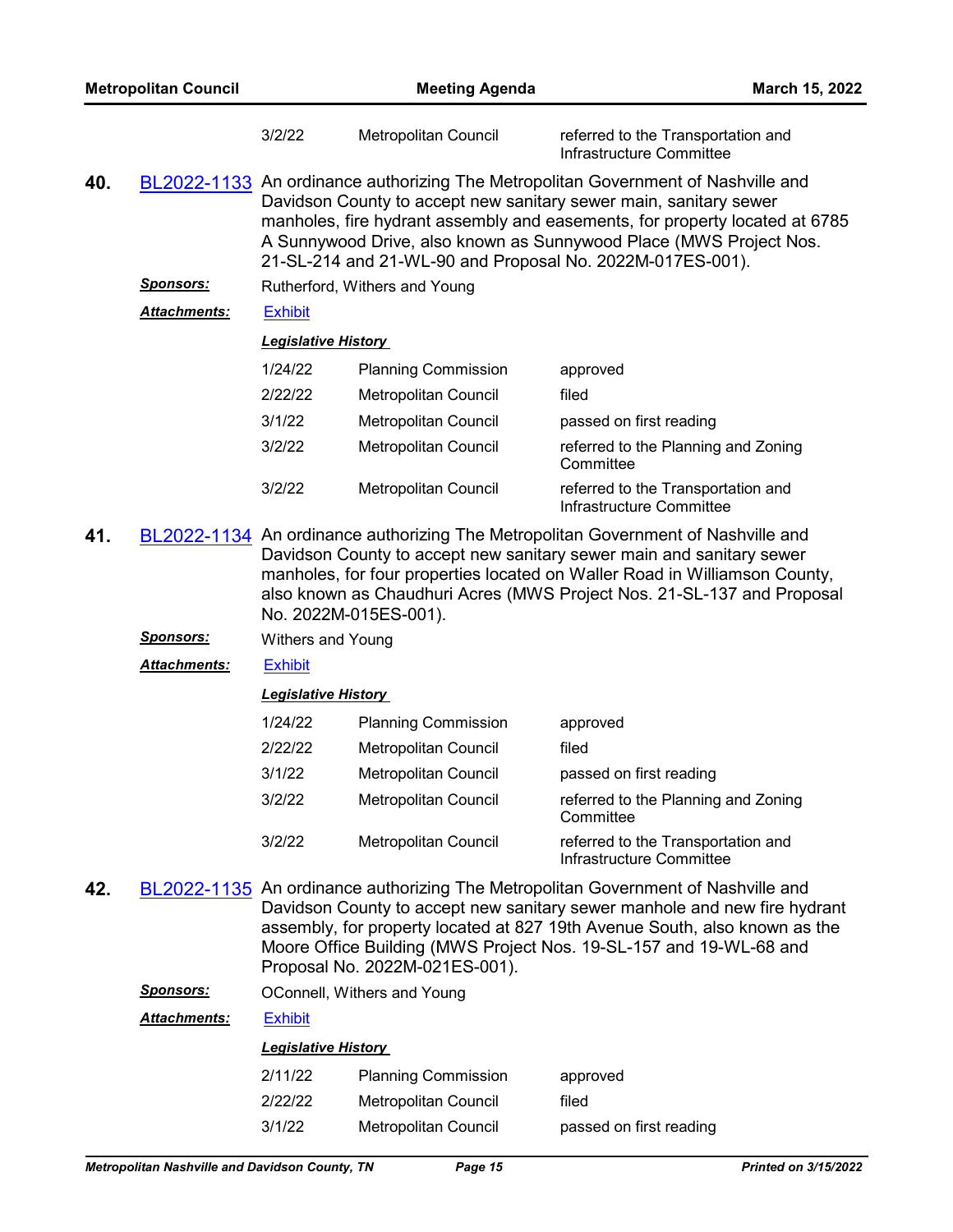|     |                  | 3/2/22                     | Metropolitan Council                                                                                                                                      | referred to the Planning and Zoning<br>Committee                                                                                                                                                                                    |
|-----|------------------|----------------------------|-----------------------------------------------------------------------------------------------------------------------------------------------------------|-------------------------------------------------------------------------------------------------------------------------------------------------------------------------------------------------------------------------------------|
|     |                  | 3/2/22                     | Metropolitan Council                                                                                                                                      | referred to the Transportation and<br>Infrastructure Committee                                                                                                                                                                      |
|     |                  |                            | M. Bills on Third Reading                                                                                                                                 |                                                                                                                                                                                                                                     |
| 43. | BL2021-621       | 2021Z-003TX-001).          |                                                                                                                                                           | An ordinance amending Sections 17.40.720 and 17.40.730 of the Metropolitan<br>Code, Zoning Regulations, to require additional public notice regarding<br>applications for permits from the Historic Zoning Commission (Proposal No. |
|     | <u>Sponsors:</u> |                            | Murphy, Allen, OConnell, Bradford and Styles                                                                                                              |                                                                                                                                                                                                                                     |
|     | Attachments:     | Substitute BL2021-621      |                                                                                                                                                           |                                                                                                                                                                                                                                     |
|     |                  | BL2021-621                 |                                                                                                                                                           |                                                                                                                                                                                                                                     |
|     |                  |                            | Second Substitute - BL2021-621                                                                                                                            |                                                                                                                                                                                                                                     |
|     |                  |                            | Proposed Amendment - BL2021-621 - Allen                                                                                                                   |                                                                                                                                                                                                                                     |
|     |                  | <b>Legislative History</b> |                                                                                                                                                           |                                                                                                                                                                                                                                     |
|     |                  | 11/3/20                    | <b>Metropolitan Council</b>                                                                                                                               | filed                                                                                                                                                                                                                               |
|     |                  | 2/2/21                     | Metropolitan Council                                                                                                                                      | passed on first reading                                                                                                                                                                                                             |
|     |                  | 2/5/21                     | Metropolitan Council<br>4/9/2021 advertised<br>6/4/2021 advertised<br>8/3/2021<br>advertised<br>10/8/2021 advertised                                      | advertised                                                                                                                                                                                                                          |
|     |                  | 3/2/21                     | Metropolitan Council<br>public hearing deferred to May 4, 2021                                                                                            | deferred                                                                                                                                                                                                                            |
|     |                  | 5/4/21                     | Metropolitan Council<br>3/2/21 public hearing deferred to 5/4/21<br>5/4/21 public hearing deferred to 7/6/21<br>9/7/21 public hearing deferred to 11/2/21 | public hearing<br>7/6/21 substitute approved; public hearing deferred to 9/7/21                                                                                                                                                     |
|     |                  | 5/4/21                     | Metropolitan Council<br>deferred to July 6, 2021 public hearing                                                                                           | deferred                                                                                                                                                                                                                            |
|     |                  | 7/6/21                     | Metropolitan Council                                                                                                                                      | substituted                                                                                                                                                                                                                         |
|     |                  | 7/6/21                     | Metropolitan Council<br>deferred to 9/7/2021                                                                                                              | deferred                                                                                                                                                                                                                            |
|     |                  | 9/7/21                     | Metropolitan Council<br>deferred to 11/2/21 public hearing                                                                                                | deferred                                                                                                                                                                                                                            |
|     |                  | 10/28/21                   | <b>Planning Commission</b><br>$(6-0)$                                                                                                                     | approved                                                                                                                                                                                                                            |
|     |                  | 11/2/21                    | <b>Metropolitan Council</b>                                                                                                                               | referred to the Planning and Zoning<br>Committee                                                                                                                                                                                    |
|     |                  | 11/2/21                    | Metropolitan Council<br>deferred to 12/7/2021 (for third reading)                                                                                         | deferred                                                                                                                                                                                                                            |
|     |                  | 11/2/21                    | Metropolitan Council                                                                                                                                      | passed on second reading                                                                                                                                                                                                            |
|     |                  | 12/7/21                    | Metropolitan Council                                                                                                                                      | deferred                                                                                                                                                                                                                            |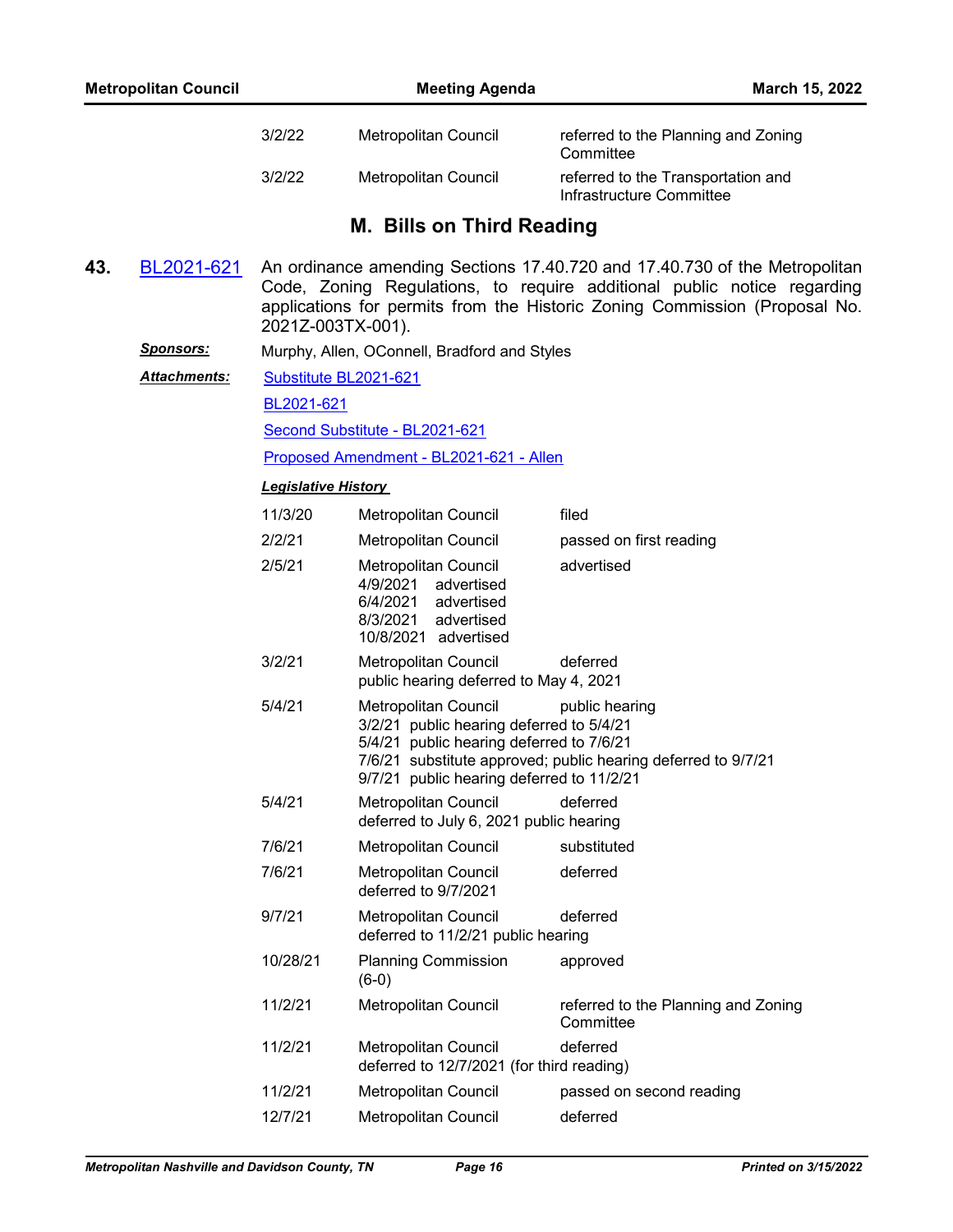| <b>Metropolitan Council</b> |              | <b>Meeting Agenda</b>      |                                                    | March 15, 2022                                                                                                                                                                                                                                                                                                                                                                                                        |
|-----------------------------|--------------|----------------------------|----------------------------------------------------|-----------------------------------------------------------------------------------------------------------------------------------------------------------------------------------------------------------------------------------------------------------------------------------------------------------------------------------------------------------------------------------------------------------------------|
|                             |              | 12/21/21                   | Metropolitan Council<br>Second Substitute approved | substituted                                                                                                                                                                                                                                                                                                                                                                                                           |
|                             |              | 12/21/21                   | Metropolitan Council<br>Deferred to 2/1/22         | deferred                                                                                                                                                                                                                                                                                                                                                                                                              |
|                             |              | 2/1/22                     | <b>Metropolitan Council</b><br>Deferred to 3/15/22 | deferred                                                                                                                                                                                                                                                                                                                                                                                                              |
| 44.                         |              | No. 2022HL-002-001).       |                                                    | BL2022-1083 An ordinance to amend Title 17 of the Metropolitan Code of Laws, the Zoning<br>Ordinance of The Metropolitan Government of Nashville and Davidson County,<br>by applying a Historic Landmark Overlay District to a portion of the property<br>located at 915 Kirkwood Ave., at the southwest corner of Kirkwood Ave. and<br>Craig Ave., zoned R8 (0.55 acres), all of which is described herein (Proposal |
|                             | Sponsors:    | Sledge and OConnell        |                                                    |                                                                                                                                                                                                                                                                                                                                                                                                                       |
|                             | Attachments: |                            | BL2022-1083 Sketch-915 Kirkwood HLO                |                                                                                                                                                                                                                                                                                                                                                                                                                       |
|                             |              | <b>Legislative History</b> |                                                    |                                                                                                                                                                                                                                                                                                                                                                                                                       |
|                             |              | 1/11/22                    | Metropolitan Council                               | filed                                                                                                                                                                                                                                                                                                                                                                                                                 |
|                             |              | 1/18/22                    | Metropolitan Council                               | passed on first reading                                                                                                                                                                                                                                                                                                                                                                                               |
|                             |              | 2/4/22                     | Metropolitan Council                               | advertised                                                                                                                                                                                                                                                                                                                                                                                                            |
|                             |              | 2/24/22                    | <b>Planning Commission</b><br>$(8-0)$              | approved                                                                                                                                                                                                                                                                                                                                                                                                              |
|                             |              | 3/1/22                     | Metropolitan Council                               | public hearing                                                                                                                                                                                                                                                                                                                                                                                                        |
|                             |              | 3/1/22                     | Metropolitan Council                               | passed on second reading                                                                                                                                                                                                                                                                                                                                                                                              |
|                             |              | 3/2/22                     | Metropolitan Council                               | referred to the Planning and Zoning<br>Committee                                                                                                                                                                                                                                                                                                                                                                      |
| 45.                         |              |                            | RESTRICTED IN THE CONSTRUCTION OF BUILDINGS.       | BL2022-1084 An ordinance to authorize building material restrictions and requirements for<br>BL2022-1083, a proposed Historic Landmark Overlay District to include a<br>portion of the property located at 915 Kirkwood Ave., at the southwest corner<br>of Kirkwood Ave. and Craig Ave. (0.55 acres) (Proposal No. 2022HL-002-001)<br>THE PROPOSED ORDINANCE REQUIRES CERTAIN MATERIALS TO BE                        |

| Sledge and OConnell |
|---------------------|
|                     |

*Attachments:* [BL2022-1084 915 Kirkwood HLO - Material restrictions - Exhibit A](http://nashville.legistar.com/gateway.aspx?M=F&ID=c3e70751-5d78-4eb7-a54e-4a40c07b2e73.pdf)

| 1/11/22 | Metropolitan Council                  | filed                                            |
|---------|---------------------------------------|--------------------------------------------------|
| 1/18/22 | <b>Metropolitan Council</b>           | passed on first reading                          |
| 2/4/22  | <b>Metropolitan Council</b>           | advertised                                       |
| 2/24/22 | <b>Planning Commission</b><br>$(8-0)$ | approved                                         |
| 3/1/22  | Metropolitan Council                  | public hearing                                   |
| 3/1/22  | <b>Metropolitan Council</b>           | passed on second reading                         |
| 3/2/22  | Metropolitan Council                  | referred to the Planning and Zoning<br>Committee |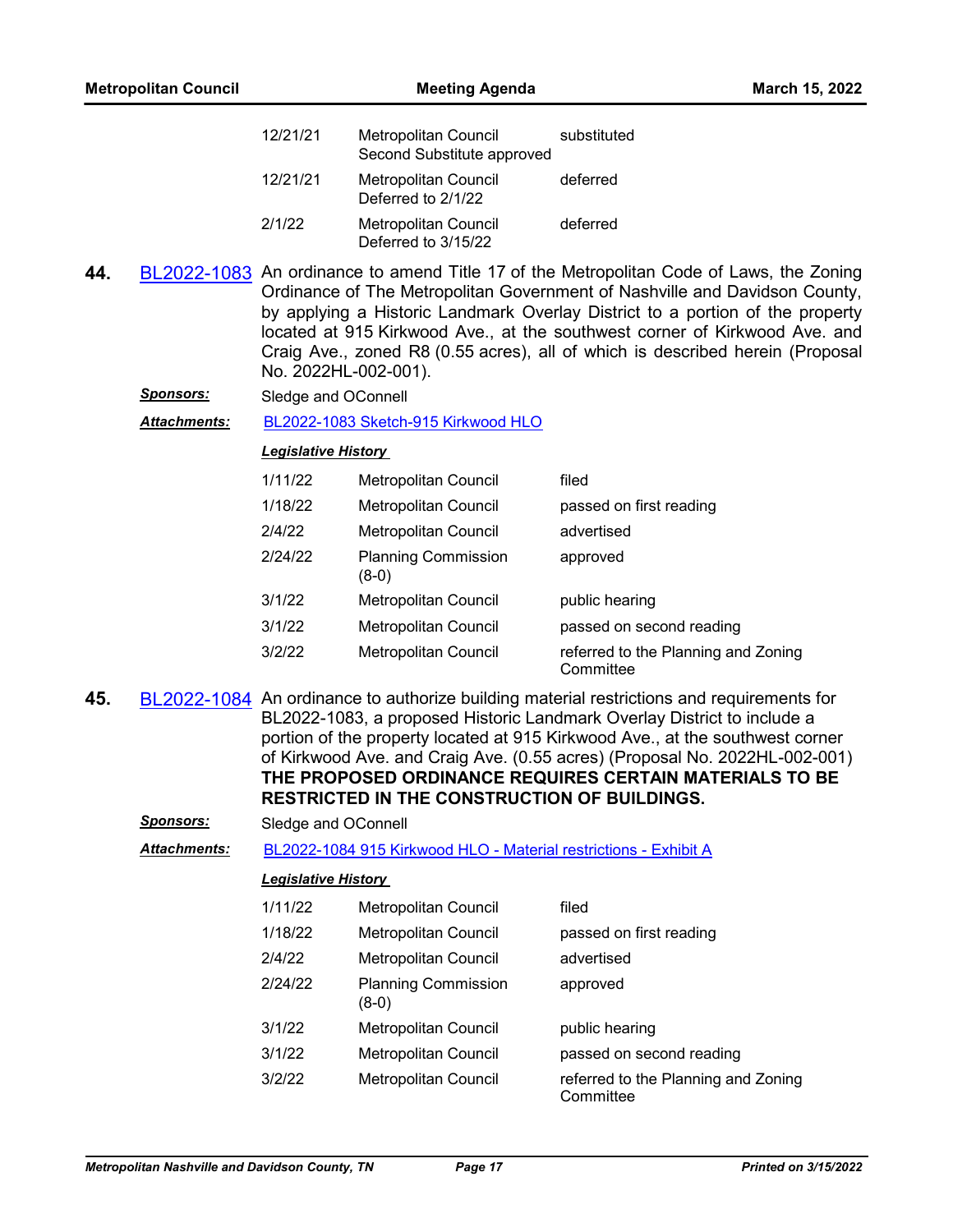| 46. |                      | BL2022-1085 An ordinance to amend Title 17 of the Metropolitan Code of Laws,<br>the Zoning Ordinance of The Metropolitan Government of Nashville<br>and Davidson County, by changing from CS to SP zoning for<br>property located at 5772 Old Hickory Boulevard, approximately 300<br>feet south of Central Pike (2.58 acres), and located within a<br>Commercial Planned Unit Development Overlay District, to permit a<br>152 unit multi-family development, all of which is described herein<br>(Proposal No. 2021SP-085-001). |                             |                                                                                          |  |
|-----|----------------------|-----------------------------------------------------------------------------------------------------------------------------------------------------------------------------------------------------------------------------------------------------------------------------------------------------------------------------------------------------------------------------------------------------------------------------------------------------------------------------------------------------------------------------------|-----------------------------|------------------------------------------------------------------------------------------|--|
|     | <b>Sponsors:</b>     | Evans and Withers                                                                                                                                                                                                                                                                                                                                                                                                                                                                                                                 |                             |                                                                                          |  |
|     | <u> Attachments:</u> | BL2022-1085 sketch                                                                                                                                                                                                                                                                                                                                                                                                                                                                                                                |                             |                                                                                          |  |
|     |                      | BL2022-1085 plans                                                                                                                                                                                                                                                                                                                                                                                                                                                                                                                 |                             |                                                                                          |  |
|     |                      | Proposed Amendment - BL2022-1085 - Evans                                                                                                                                                                                                                                                                                                                                                                                                                                                                                          |                             |                                                                                          |  |
|     |                      | Proposed Amendment Exhibit A - BL2022-1085                                                                                                                                                                                                                                                                                                                                                                                                                                                                                        |                             |                                                                                          |  |
|     |                      | <b>Legislative History</b>                                                                                                                                                                                                                                                                                                                                                                                                                                                                                                        |                             |                                                                                          |  |
|     |                      | 12/9/21                                                                                                                                                                                                                                                                                                                                                                                                                                                                                                                           | <b>Planning Commission</b>  | approved with conditions, disapproved<br>without                                         |  |
|     |                      |                                                                                                                                                                                                                                                                                                                                                                                                                                                                                                                                   | $(9-0)$                     |                                                                                          |  |
|     |                      | 1/11/22                                                                                                                                                                                                                                                                                                                                                                                                                                                                                                                           | Metropolitan Council        | filed                                                                                    |  |
|     |                      | 1/18/22                                                                                                                                                                                                                                                                                                                                                                                                                                                                                                                           | <b>Metropolitan Council</b> | passed on first reading                                                                  |  |
|     |                      | 2/4/22                                                                                                                                                                                                                                                                                                                                                                                                                                                                                                                            | <b>Metropolitan Council</b> | advertised                                                                               |  |
|     |                      | 3/1/22                                                                                                                                                                                                                                                                                                                                                                                                                                                                                                                            | <b>Metropolitan Council</b> | public hearing                                                                           |  |
|     |                      | 3/1/22                                                                                                                                                                                                                                                                                                                                                                                                                                                                                                                            | <b>Metropolitan Council</b> | passed on second reading                                                                 |  |
|     |                      | 3/2/22                                                                                                                                                                                                                                                                                                                                                                                                                                                                                                                            | <b>Metropolitan Council</b> | referred to the Planning and Zoning<br>Committee                                         |  |
| 47. |                      |                                                                                                                                                                                                                                                                                                                                                                                                                                                                                                                                   |                             | BL2022-1086 An ordinance to authorize building material restrictions and requirements fo |  |

building material restrictions and requirements for BL2022-1085, a proposed Specific Plan Zoning District located at located at 5772 Old Hickory Boulevard, approximately 300 feet south of Central Pike (2.58 acres), (Proposal No. 2021SP-085-001). **THE PROPOSED ORDINANCE REQUIRES CERTAIN MATERIALS TO BE RESTRICTED IN THE CONSTRUCTION OF BUILDINGS.**

| <b>Sponsors:</b> | Evans and Withers |
|------------------|-------------------|
|------------------|-------------------|

*Attachments:* [Proposed Amendment - BL2022-1086](http://nashville.legistar.com/gateway.aspx?M=F&ID=f9c578aa-36a2-41f0-995c-73f37c95d58b.docx)

| 12/9/21 | <b>Planning Commission</b> | approved with conditions, disapproved<br>without |
|---------|----------------------------|--------------------------------------------------|
|         | (9-0)                      |                                                  |
| 1/11/22 | Metropolitan Council       | filed                                            |
| 1/18/22 | Metropolitan Council       | passed on first reading                          |
| 2/4/22  | Metropolitan Council       | advertised                                       |
| 3/1/22  | Metropolitan Council       | public hearing                                   |
| 3/1/22  | Metropolitan Council       | passed on second reading                         |
| 3/2/22  | Metropolitan Council       | referred to the Planning and Zoning<br>Committee |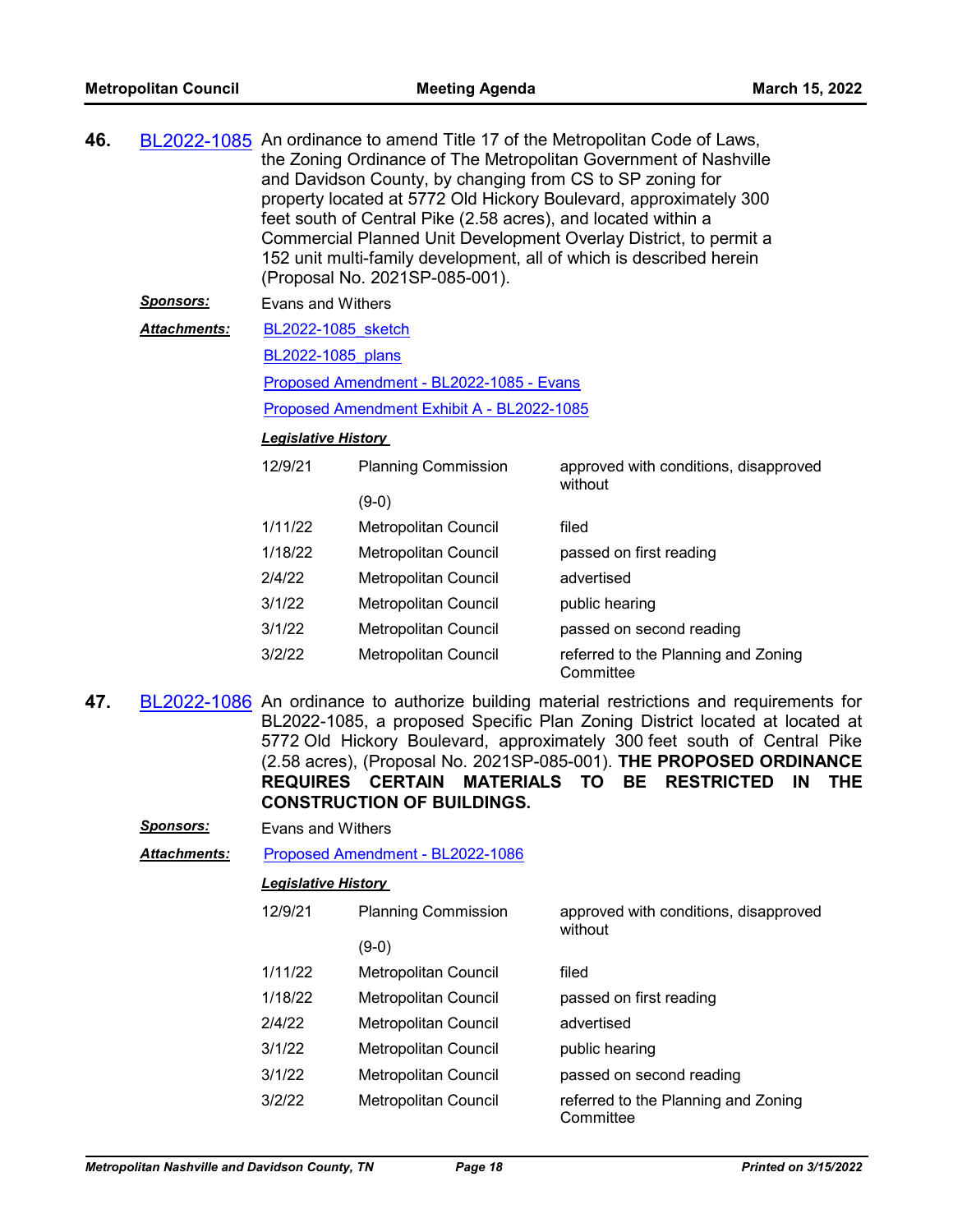| 48. |                     | BL2022-1087 An ordinance to amend Title 17 of the Metropolitan Code of Laws,<br>the Zoning Ordinance of The Metropolitan Government of Nashville<br>and Davidson County, by cancelling a portion of a Planned Unit<br>Development Overlay District on property located at 5772 Old<br>Hickory Boulevard, approximately 250 feet south of Central Pike,<br>zoned CS (2.58 acres), all of which is described herein (Proposal No.<br>6-74P-002). |                                       |                                                                                                                                                                                                                                                                                                                                                                                                                     |
|-----|---------------------|------------------------------------------------------------------------------------------------------------------------------------------------------------------------------------------------------------------------------------------------------------------------------------------------------------------------------------------------------------------------------------------------------------------------------------------------|---------------------------------------|---------------------------------------------------------------------------------------------------------------------------------------------------------------------------------------------------------------------------------------------------------------------------------------------------------------------------------------------------------------------------------------------------------------------|
|     | <u>Sponsors:</u>    | Evans and Withers                                                                                                                                                                                                                                                                                                                                                                                                                              |                                       |                                                                                                                                                                                                                                                                                                                                                                                                                     |
|     | <b>Attachments:</b> | BL2022-1087 sketch                                                                                                                                                                                                                                                                                                                                                                                                                             |                                       |                                                                                                                                                                                                                                                                                                                                                                                                                     |
|     |                     | <b>Legislative History</b>                                                                                                                                                                                                                                                                                                                                                                                                                     |                                       |                                                                                                                                                                                                                                                                                                                                                                                                                     |
|     |                     | 12/9/21                                                                                                                                                                                                                                                                                                                                                                                                                                        | <b>Planning Commission</b><br>$(9-0)$ | approved                                                                                                                                                                                                                                                                                                                                                                                                            |
|     |                     | 1/11/22                                                                                                                                                                                                                                                                                                                                                                                                                                        | Metropolitan Council                  | filed                                                                                                                                                                                                                                                                                                                                                                                                               |
|     |                     | 1/18/22                                                                                                                                                                                                                                                                                                                                                                                                                                        | <b>Metropolitan Council</b>           | passed on first reading                                                                                                                                                                                                                                                                                                                                                                                             |
|     |                     | 2/4/22                                                                                                                                                                                                                                                                                                                                                                                                                                         | Metropolitan Council                  | advertised                                                                                                                                                                                                                                                                                                                                                                                                          |
|     |                     | 3/1/22                                                                                                                                                                                                                                                                                                                                                                                                                                         | Metropolitan Council                  | public hearing                                                                                                                                                                                                                                                                                                                                                                                                      |
|     |                     | 3/1/22                                                                                                                                                                                                                                                                                                                                                                                                                                         | Metropolitan Council                  | passed on second reading                                                                                                                                                                                                                                                                                                                                                                                            |
|     |                     | 3/2/22                                                                                                                                                                                                                                                                                                                                                                                                                                         | <b>Metropolitan Council</b>           | referred to the Planning and Zoning<br>Committee                                                                                                                                                                                                                                                                                                                                                                    |
| 49. |                     |                                                                                                                                                                                                                                                                                                                                                                                                                                                |                                       | BL2022-1088 An Ordinance to amend Sections 2.80.080, 17.28.100, and 17.40.010 of the<br>Metropolitan Code of Laws regarding the design and operation of outdoor<br>electrical lighting to reduce light pollution consistent with International Dark Sky<br>Association guidelines and to authorize the board of fire and building codes to<br>grant variances from these provisions (Proposal No. 2020Z-014TX-003). |
|     | <b>Sponsors:</b>    | Allen                                                                                                                                                                                                                                                                                                                                                                                                                                          |                                       |                                                                                                                                                                                                                                                                                                                                                                                                                     |
|     |                     | <b>Legislative History</b>                                                                                                                                                                                                                                                                                                                                                                                                                     |                                       |                                                                                                                                                                                                                                                                                                                                                                                                                     |
|     |                     | 1/25/22                                                                                                                                                                                                                                                                                                                                                                                                                                        | Metropolitan Council                  | filed                                                                                                                                                                                                                                                                                                                                                                                                               |

| 1/25/22 | Metropolitan Council                  | filed                                                                     |
|---------|---------------------------------------|---------------------------------------------------------------------------|
| 2/1/22  | <b>Metropolitan Council</b>           | passed on first reading                                                   |
| 2/4/22  | <b>Metropolitan Council</b>           | advertised                                                                |
| 2/24/22 | <b>Planning Commission</b><br>$(8-0)$ | approved                                                                  |
| 3/1/22  | Metropolitan Council                  | public hearing                                                            |
| 3/1/22  | Metropolitan Council                  | passed on second reading                                                  |
| 3/2/22  | <b>Metropolitan Council</b>           | referred to the Planning and Zoning<br>Committee                          |
| 3/2/22  | <b>Metropolitan Council</b>           | referred to the Government Operations and<br><b>Regulations Committee</b> |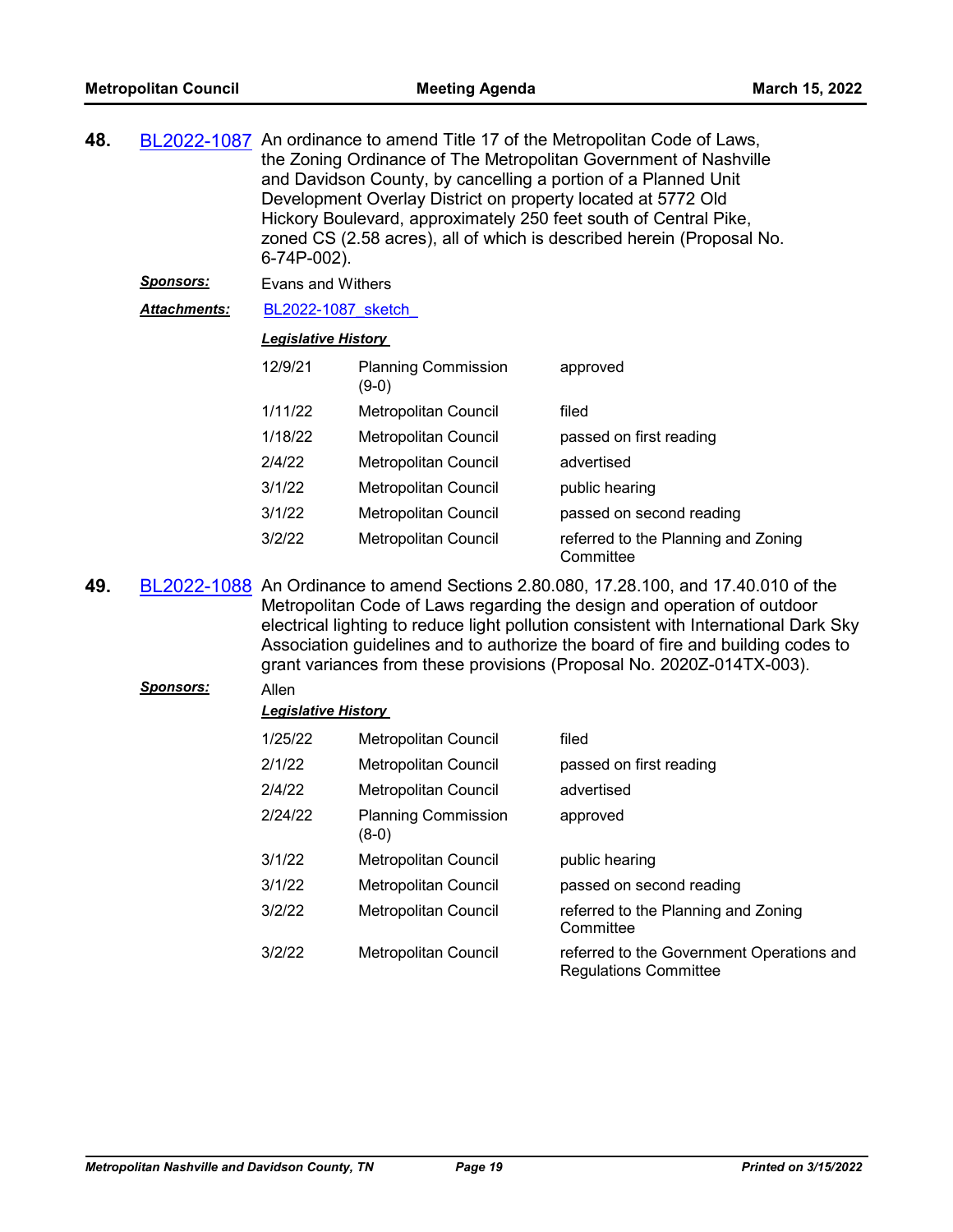| 50. |                     | BL2022-1089 An Ordinance amending Chapter 6.77 and Chapter 7.24 of the Metropolitan<br>Code pertaining to the operation and regulation of Entertainment<br><b>Transportation Vehicles.</b>                                                                                                                                                                                                                                                      |                                                |                                                                        |  |  |
|-----|---------------------|-------------------------------------------------------------------------------------------------------------------------------------------------------------------------------------------------------------------------------------------------------------------------------------------------------------------------------------------------------------------------------------------------------------------------------------------------|------------------------------------------------|------------------------------------------------------------------------|--|--|
|     | <u>Sponsors:</u>    | Allen, Styles and OConnell                                                                                                                                                                                                                                                                                                                                                                                                                      |                                                |                                                                        |  |  |
|     | <b>Attachments:</b> |                                                                                                                                                                                                                                                                                                                                                                                                                                                 | Amendment No.1 to BL2022-1089                  |                                                                        |  |  |
|     |                     |                                                                                                                                                                                                                                                                                                                                                                                                                                                 | Amendment No.2 to BL2022-1089                  |                                                                        |  |  |
|     |                     | <b>Legislative History</b>                                                                                                                                                                                                                                                                                                                                                                                                                      |                                                |                                                                        |  |  |
|     |                     | 1/25/22                                                                                                                                                                                                                                                                                                                                                                                                                                         | Metropolitan Council                           | filed                                                                  |  |  |
|     |                     | 2/1/22                                                                                                                                                                                                                                                                                                                                                                                                                                          | <b>Metropolitan Council</b>                    | passed on first reading                                                |  |  |
|     |                     | 2/15/22                                                                                                                                                                                                                                                                                                                                                                                                                                         | Transportation and<br>Infrastructure Committee | approved with an amendment                                             |  |  |
|     |                     | 2/15/22                                                                                                                                                                                                                                                                                                                                                                                                                                         | <b>Metropolitan Council</b>                    | amended                                                                |  |  |
|     |                     | 2/15/22                                                                                                                                                                                                                                                                                                                                                                                                                                         | <b>Metropolitan Council</b>                    | deferred<br>re-referred to Transportation and Infrastructure Committee |  |  |
|     |                     | 3/1/22                                                                                                                                                                                                                                                                                                                                                                                                                                          | Transportation and<br>Infrastructure Committee | approved with an amendment                                             |  |  |
|     |                     | 3/1/22                                                                                                                                                                                                                                                                                                                                                                                                                                          | Metropolitan Council                           | amended                                                                |  |  |
|     |                     | 3/1/22                                                                                                                                                                                                                                                                                                                                                                                                                                          | Metropolitan Council                           | passed on second reading as amended                                    |  |  |
| 51. |                     | BL2022-1098 An ordinance to amend Title 17 of the Metropolitan Code of Laws, the Zoning<br>Ordinance of The Metropolitan Government of Nashville and Davidson County,<br>by changing from CL to SP zoning for property located at 2306 Brick Church<br>Pike, at the southeast corner of Hampton Street and Avondale Circle (1.36<br>acres), to permit 95 multi-family units, all of which is described herein<br>(Proposal No. 2021SP-087-001). |                                                |                                                                        |  |  |
|     | <b>Sponsors:</b>    | Toombs                                                                                                                                                                                                                                                                                                                                                                                                                                          |                                                |                                                                        |  |  |
|     | <b>Attachments:</b> | 2021SP-087-001 sketch                                                                                                                                                                                                                                                                                                                                                                                                                           |                                                |                                                                        |  |  |
|     |                     | 2021SP-087-001 plans                                                                                                                                                                                                                                                                                                                                                                                                                            |                                                |                                                                        |  |  |
|     |                     | <b>Legislative History</b>                                                                                                                                                                                                                                                                                                                                                                                                                      |                                                |                                                                        |  |  |
|     |                     | 1/13/22                                                                                                                                                                                                                                                                                                                                                                                                                                         | <b>Planning Commission</b>                     | approved with conditions, disapproved<br>without                       |  |  |
|     |                     |                                                                                                                                                                                                                                                                                                                                                                                                                                                 | $(7-0)$                                        |                                                                        |  |  |
|     |                     | 1/25/22                                                                                                                                                                                                                                                                                                                                                                                                                                         | Metropolitan Council                           | filed                                                                  |  |  |
|     |                     | 2/1/22                                                                                                                                                                                                                                                                                                                                                                                                                                          | Metropolitan Council                           | passed on first reading                                                |  |  |
|     |                     | 2/4/22                                                                                                                                                                                                                                                                                                                                                                                                                                          | Metropolitan Council                           | advertised                                                             |  |  |
|     |                     | 3/1/22                                                                                                                                                                                                                                                                                                                                                                                                                                          | Metropolitan Council                           | public hearing                                                         |  |  |
|     |                     | 3/1/22                                                                                                                                                                                                                                                                                                                                                                                                                                          | Metropolitan Council                           | passed on second reading                                               |  |  |
|     |                     | 3/2/22                                                                                                                                                                                                                                                                                                                                                                                                                                          | Metropolitan Council                           | referred to the Planning and Zoning<br>Committee                       |  |  |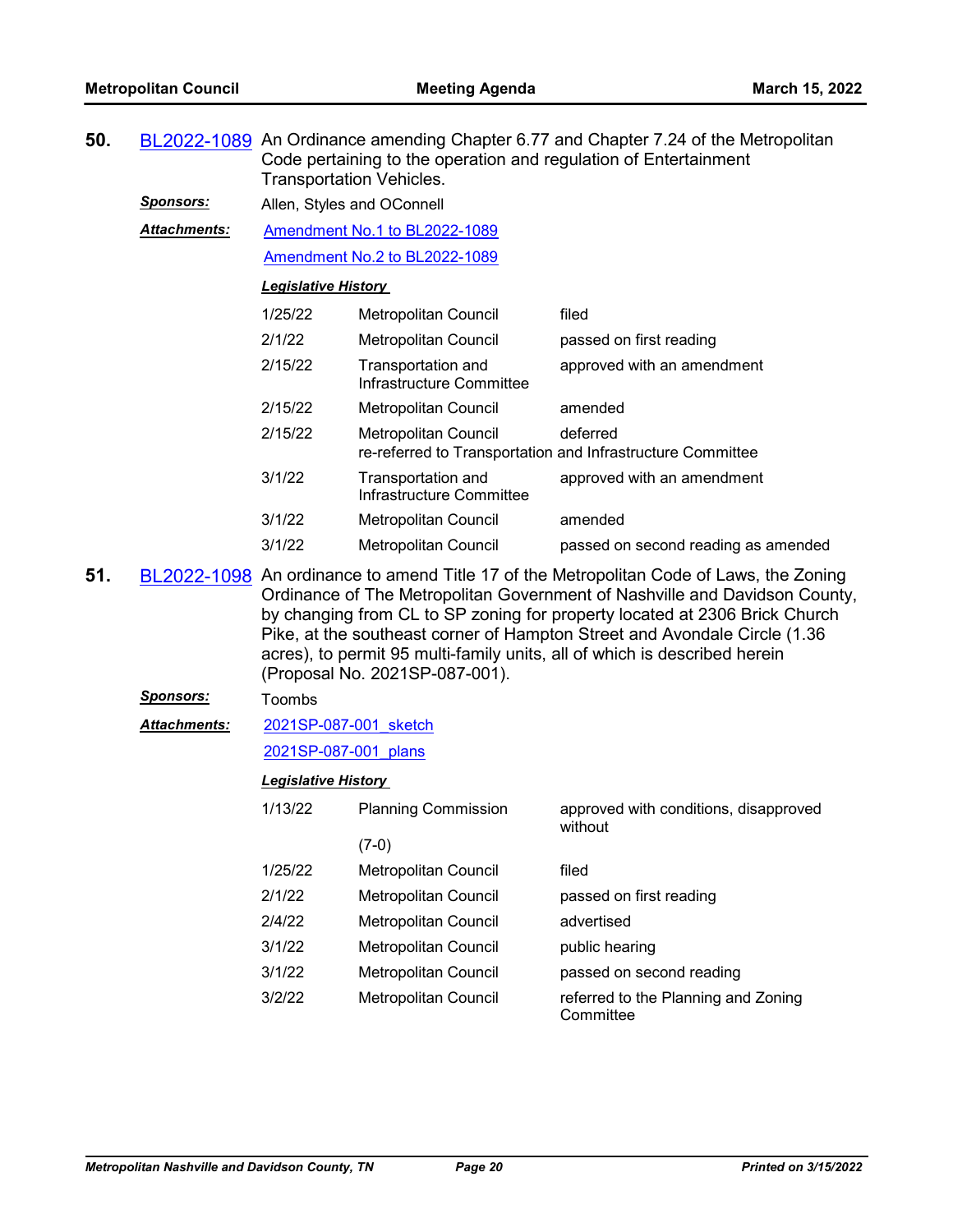| 52. | BL2022-1099 An ordinance to amend Title 17 of the Metropolitan Code of Laws, the Zoning |
|-----|-----------------------------------------------------------------------------------------|
|     | Ordinance of The Metropolitan Government of Nashville and Davidson County,              |
|     | by changing from CS, IR, and OR20 to SP zoning for properties located at                |
|     | 1114, 1116, 1118 and 1120 5th Ave. N., 407, 409, and 411 Madison Street,                |
|     | 1117, 1119, 1121, and 1123 4th Ave. N., and 416 Jefferson Street, at the                |
|     | northwest corner of 4th Ave. N. and Jefferson Street, (approximately 3 acres),          |
|     | and within the Germantown Historic Preservation District and the                        |
|     | Phillips-Jackson Street Redevelopment District, to permit a mixed use                   |
|     | development, all of which is described herein (Proposal No. 2022SP-006-001).            |

#### *Sponsors:* OConnell

[2022SP-006-001\\_sketch](http://nashville.legistar.com/gateway.aspx?M=F&ID=a8c88fcd-9236-4556-bb6d-fc0bb695851f.docx) *Attachments:*

[2022SP-006-001\\_plan](http://nashville.legistar.com/gateway.aspx?M=F&ID=9d98137e-d62d-4113-a3fe-75baef44988f.pdf)

[2022SP-006-001\\_ownerlist](http://nashville.legistar.com/gateway.aspx?M=F&ID=3904bf40-5728-4e2e-8a60-f1cc9f0e367d.xlsx)

#### *Legislative History*

| 1/13/22 | <b>Planning Commission</b>  | approved with conditions, disapproved<br>without |
|---------|-----------------------------|--------------------------------------------------|
|         | $(6-0-1)$                   |                                                  |
| 1/25/22 | Metropolitan Council        | filed                                            |
| 2/1/22  | Metropolitan Council        | passed on first reading                          |
| 2/4/22  | Metropolitan Council        | advertised                                       |
| 3/1/22  | <b>Metropolitan Council</b> | public hearing                                   |
| 3/1/22  | Metropolitan Council        | passed on second reading                         |
| 3/2/22  | <b>Metropolitan Council</b> | referred to the Planning and Zoning<br>Committee |

**53.** [BL2022-1100](http://nashville.legistar.com/gateway.aspx?m=l&id=/matter.aspx?key=14083) An ordinance to amend Title 17 of the Metropolitan Code of Laws, the Zoning Ordinance of The Metropolitan Government of Nashville and Davidson County, by amending a Specific Plan for properties located at 5754 River Road and River Road (unnumbered), approximately 750 feet west of Charlotte Pike, zoned SP, R40 and R80 (16.47 acres), to add 5.9 acres to the SP and permit 160 multi-family residential units, all of which is described herein (Proposal No. 2018SP-009-003).

| <b>Sponsors:</b> | Rosenberg                  |                             |                                                  |  |  |
|------------------|----------------------------|-----------------------------|--------------------------------------------------|--|--|
| Attachments:     |                            | 2018SP-009-003 sketch       |                                                  |  |  |
|                  |                            | 2018SP-009-003 plans        |                                                  |  |  |
|                  | <b>Legislative History</b> |                             |                                                  |  |  |
|                  | 1/13/22                    | <b>Planning Commission</b>  | approved with conditions, disapproved<br>without |  |  |
|                  |                            | $(7-0)$                     |                                                  |  |  |
|                  | 1/25/22                    | Metropolitan Council        | filed                                            |  |  |
|                  | 2/1/22                     | Metropolitan Council        | passed on first reading                          |  |  |
|                  | 2/4/22                     | Metropolitan Council        | advertised                                       |  |  |
|                  | 3/1/22                     | <b>Metropolitan Council</b> | public hearing                                   |  |  |
|                  | 3/1/22                     | Metropolitan Council        | passed on second reading                         |  |  |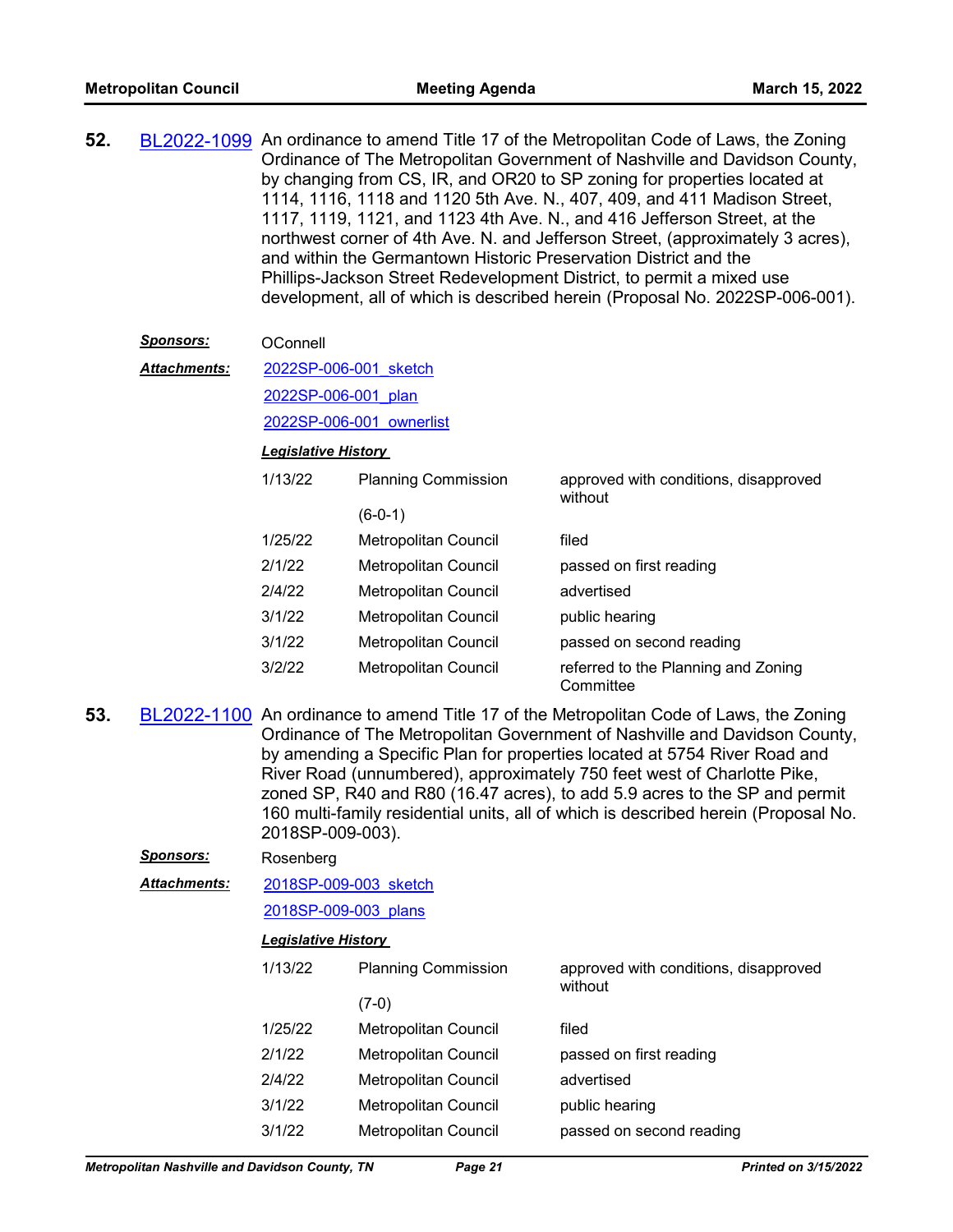| <b>Metropolitan Council</b> |                  | <b>Meeting Agenda</b>                   |                                                                                                                                                                                                                                                                                                                                                                                                                                          |                                                  | March 15, 2022 |
|-----------------------------|------------------|-----------------------------------------|------------------------------------------------------------------------------------------------------------------------------------------------------------------------------------------------------------------------------------------------------------------------------------------------------------------------------------------------------------------------------------------------------------------------------------------|--------------------------------------------------|----------------|
|                             |                  | 3/2/22                                  | Metropolitan Council                                                                                                                                                                                                                                                                                                                                                                                                                     | referred to the Planning and Zoning<br>Committee |                |
| 54.                         | BL2022-1101      | <b>BUILDINGS.</b>                       | An ordinance to authorize building material restrictions and requirements for<br>BL2022-1100, a proposed Specific Plan Zoning District located at located at<br>5754 River Road and River Road (unnumbered), approximately 750 feet west<br>of Charlotte Pike, zoned SP, R40 and R80 (16.47 acres) (Proposal No.<br>2018SP-009-003). THE PROPOSED ORDINANCE REQUIRES CERTAIN<br><b>MATERIALS TO BE RESTRICTED IN THE CONSTRUCTION OF</b> |                                                  |                |
|                             | <b>Sponsors:</b> | Rosenberg<br><b>Legislative History</b> |                                                                                                                                                                                                                                                                                                                                                                                                                                          |                                                  |                |
|                             |                  | 1/13/22                                 | <b>Planning Commission</b><br>$(7-0)$                                                                                                                                                                                                                                                                                                                                                                                                    | approved with conditions, disapproved<br>without |                |
|                             |                  | 1/25/22                                 | <b>Metropolitan Council</b>                                                                                                                                                                                                                                                                                                                                                                                                              | filed                                            |                |
|                             |                  | 2/1/22                                  | <b>Metropolitan Council</b>                                                                                                                                                                                                                                                                                                                                                                                                              | passed on first reading                          |                |
|                             |                  | 2/4/22                                  | Metropolitan Council                                                                                                                                                                                                                                                                                                                                                                                                                     | advertised                                       |                |
|                             |                  | 3/1/22                                  | Metropolitan Council                                                                                                                                                                                                                                                                                                                                                                                                                     | public hearing                                   |                |
|                             |                  | 3/1/22                                  | Metropolitan Council                                                                                                                                                                                                                                                                                                                                                                                                                     | passed on second reading                         |                |
|                             |                  | 3/2/22                                  | Metropolitan Council                                                                                                                                                                                                                                                                                                                                                                                                                     | referred to the Planning and Zoning<br>Committee |                |

55. [BL2022-1102](http://nashville.legistar.com/gateway.aspx?m=l&id=/matter.aspx?key=14102) An ordinance to amend Title 17 of the Metropolitan Code of Laws, the Zoning Ordinance of The Metropolitan Government of Nashville and Davidson County, by cancelling a portion of a Planned Unit Development Overlay District for properties located at 713 Ermac Drive, zoned ORI (4.94 acres), all of which is described herein (Proposal No. 177-74P-007).

## *Sponsors:* Syracuse

*Attachments:* [Sketch - 177-74P-007](http://nashville.legistar.com/gateway.aspx?M=F&ID=6ce8e99d-aa93-4dde-b895-19bc8843d1c0.docx)

| 1/25/22 | <b>Metropolitan Council</b>           | filed                                            |
|---------|---------------------------------------|--------------------------------------------------|
| 2/1/22  | Metropolitan Council                  | passed on first reading                          |
| 2/4/22  | Metropolitan Council                  | advertised                                       |
| 2/10/22 | <b>Planning Commission</b><br>$(6-0)$ | approved                                         |
| 3/1/22  | <b>Metropolitan Council</b>           | public hearing                                   |
| 3/1/22  | Metropolitan Council                  | passed on second reading                         |
| 3/2/22  | Metropolitan Council                  | referred to the Planning and Zoning<br>Committee |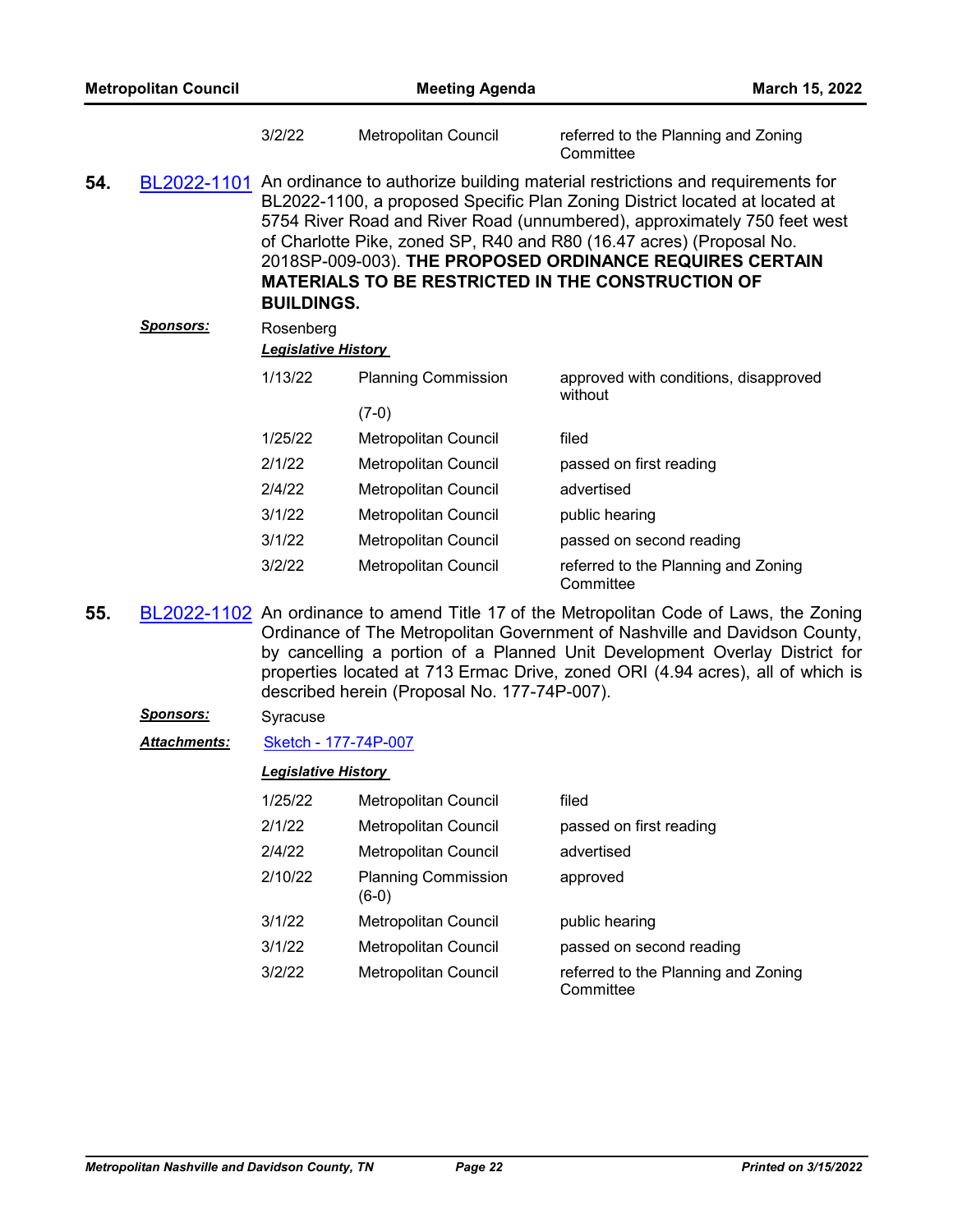| 56. |                  | BL2022-1103 An ordinance to amend Title 17 of the Metropolitan Code of Laws,<br>the Zoning Ordinance of The Metropolitan Government of Nashville<br>and Davidson County, by changing from R8 to RM40-A-NS zoning<br>for property located at 2122 Buena Vista Pike, approximately 350<br>feet northeast of Resha Lane (1.68 acres), all of which is described<br>herein (Proposal No. 2021Z-118PR-001). |                                       |                                                  |  |  |  |
|-----|------------------|--------------------------------------------------------------------------------------------------------------------------------------------------------------------------------------------------------------------------------------------------------------------------------------------------------------------------------------------------------------------------------------------------------|---------------------------------------|--------------------------------------------------|--|--|--|
|     | <u>Sponsors:</u> | Toombs                                                                                                                                                                                                                                                                                                                                                                                                 |                                       |                                                  |  |  |  |
|     | Attachments:     | 2021Z-118PR-001 sketch                                                                                                                                                                                                                                                                                                                                                                                 |                                       |                                                  |  |  |  |
|     |                  | <b>Legislative History</b>                                                                                                                                                                                                                                                                                                                                                                             |                                       |                                                  |  |  |  |
|     |                  | 1/13/22                                                                                                                                                                                                                                                                                                                                                                                                | <b>Planning Commission</b><br>$(7-0)$ | approved                                         |  |  |  |
|     |                  | 1/25/22                                                                                                                                                                                                                                                                                                                                                                                                | <b>Metropolitan Council</b>           | filed                                            |  |  |  |
|     |                  | 2/1/22                                                                                                                                                                                                                                                                                                                                                                                                 | Metropolitan Council                  | passed on first reading                          |  |  |  |
|     |                  | 2/4/22                                                                                                                                                                                                                                                                                                                                                                                                 | Metropolitan Council                  | advertised                                       |  |  |  |
|     |                  | 3/1/22                                                                                                                                                                                                                                                                                                                                                                                                 | <b>Metropolitan Council</b>           | public hearing                                   |  |  |  |
|     |                  | 3/1/22                                                                                                                                                                                                                                                                                                                                                                                                 | Metropolitan Council                  | passed on second reading                         |  |  |  |
|     |                  | 3/2/22                                                                                                                                                                                                                                                                                                                                                                                                 | Metropolitan Council                  | referred to the Planning and Zoning<br>Committee |  |  |  |

**57.** [BL2022-1104](http://nashville.legistar.com/gateway.aspx?m=l&id=/matter.aspx?key=14077) An ordinance to amend Title 17 of the Metropolitan Code of Laws, the Zoning Ordinance of The Metropolitan Government of Nashville and Davidson County, by changing from R6-A to RM-15-A-NS zoning for properties located at 1401 and 1403 Hawkins Street, at the corner of Hawkins Street and 14th Ave S (0.44 acres), all of which is described herein (Proposal No. 2022Z-002PR-001).

# *Sponsors:* OConnell

*Attachments:* [2022Z-002PR-001\\_sketch](http://nashville.legistar.com/gateway.aspx?M=F&ID=1b922052-ef55-4638-84ef-63c38526f3ec.docx)

| 1/13/22 | <b>Planning Commission</b><br>(7-0) | approved                                         |
|---------|-------------------------------------|--------------------------------------------------|
| 1/25/22 | Metropolitan Council                | filed                                            |
| 2/1/22  | Metropolitan Council                | passed on first reading                          |
| 2/4/22  | Metropolitan Council                | advertised                                       |
| 3/1/22  | Metropolitan Council                | public hearing                                   |
| 3/1/22  | Metropolitan Council                | passed on second reading                         |
| 3/2/22  | Metropolitan Council                | referred to the Planning and Zoning<br>Committee |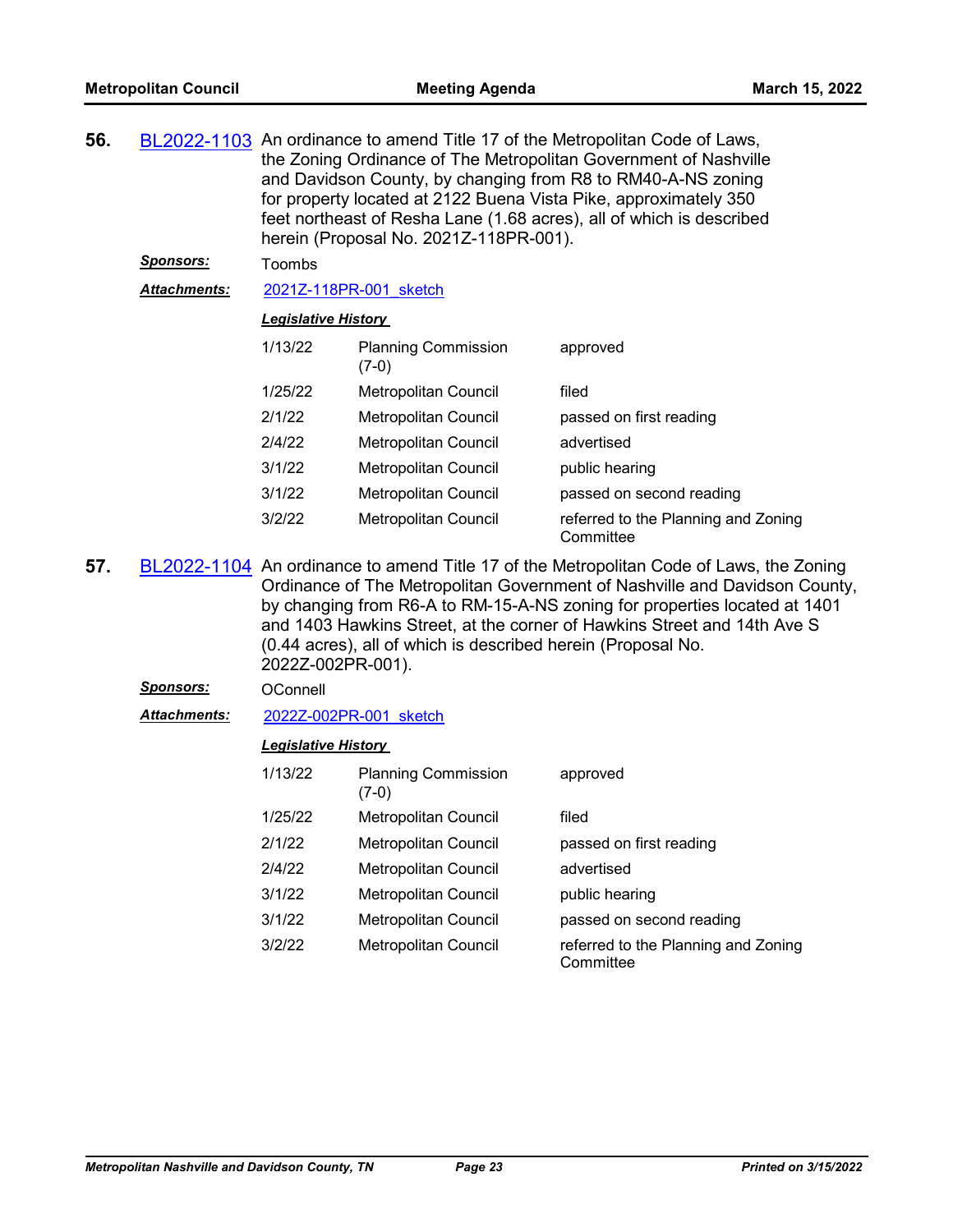| 58. |                  | BL2022-1105 An ordinance to amend Title 17 of the Metropolitan Code of Laws, the Zoning<br>Ordinance of The Metropolitan Government of Nashville and Davidson County,<br>by changing from RS7.5 to SP zoning for property located at Tuggle Avenue<br>(unnumbered), at the eastern terminus of Morton Avenue (1.64 acres), to<br>permit 8 multi-family residential units, all of which is described herein (Proposal |                             |                                                                                              |  |  |
|-----|------------------|----------------------------------------------------------------------------------------------------------------------------------------------------------------------------------------------------------------------------------------------------------------------------------------------------------------------------------------------------------------------------------------------------------------------|-----------------------------|----------------------------------------------------------------------------------------------|--|--|
|     | <b>Sponsors:</b> | Welsch                                                                                                                                                                                                                                                                                                                                                                                                               |                             |                                                                                              |  |  |
|     | Attachments:     | 2021SP-088-001 sketch                                                                                                                                                                                                                                                                                                                                                                                                |                             |                                                                                              |  |  |
|     |                  | 2021SP-088-001 plans                                                                                                                                                                                                                                                                                                                                                                                                 |                             |                                                                                              |  |  |
|     |                  | <b>Legislative History</b>                                                                                                                                                                                                                                                                                                                                                                                           |                             |                                                                                              |  |  |
|     |                  | 1/13/22                                                                                                                                                                                                                                                                                                                                                                                                              | <b>Planning Commission</b>  | approved with conditions, disapproved<br>without                                             |  |  |
|     |                  |                                                                                                                                                                                                                                                                                                                                                                                                                      | $(7-0)$                     |                                                                                              |  |  |
|     |                  | 1/25/22                                                                                                                                                                                                                                                                                                                                                                                                              | Metropolitan Council        | filed                                                                                        |  |  |
|     |                  | 2/1/22                                                                                                                                                                                                                                                                                                                                                                                                               | <b>Metropolitan Council</b> | passed on first reading                                                                      |  |  |
|     |                  | 2/4/22                                                                                                                                                                                                                                                                                                                                                                                                               | Metropolitan Council        | advertised                                                                                   |  |  |
|     |                  | 3/1/22                                                                                                                                                                                                                                                                                                                                                                                                               | <b>Metropolitan Council</b> | public hearing                                                                               |  |  |
|     |                  | 3/1/22                                                                                                                                                                                                                                                                                                                                                                                                               | <b>Metropolitan Council</b> | passed on second reading                                                                     |  |  |
|     |                  | 3/2/22                                                                                                                                                                                                                                                                                                                                                                                                               | Metropolitan Council        | referred to the Planning and Zoning<br>Committee                                             |  |  |
| EΩ  |                  |                                                                                                                                                                                                                                                                                                                                                                                                                      |                             | DI 2022 1106. An ordinance to quitborize building material rectrictions and requirements for |  |  |

**59.** [BL2022-1106](http://nashville.legistar.com/gateway.aspx?m=l&id=/matter.aspx?key=14089) An ordinance to authorize building material restrictions and requirements for BL2022-1105, a proposed Specific Plan Zoning District located at located at Tuggle Avenue (unnumbered), at the eastern terminus of Morton Avenue (1.64 acres) (Propossall No. 2021SP-088-001). **THE PROPOSED ORDINANCE REQUIRES CERTAIN MATERIALS TO BE RESTRICTED IN THE CONSTRUCTION OF BUILDINGS.**

| Sponsors: | Welsch  | <b>Legislative History</b> |                                                  |  |  |  |
|-----------|---------|----------------------------|--------------------------------------------------|--|--|--|
|           | 1/13/22 | <b>Planning Commission</b> | approved with conditions, disapproved<br>without |  |  |  |
|           |         | $(7-0)$                    |                                                  |  |  |  |
|           | 1/25/22 | Metropolitan Council       | filed                                            |  |  |  |
|           | 2/1/22  | Metropolitan Council       | passed on first reading                          |  |  |  |
|           | 2/4/22  | Metropolitan Council       | advertised                                       |  |  |  |
|           | 3/1/22  | Metropolitan Council       | public hearing                                   |  |  |  |
|           | 3/1/22  | Metropolitan Council       | passed on second reading                         |  |  |  |
|           | 3/2/22  | Metropolitan Council       | referred to the Planning and Zoning<br>Committee |  |  |  |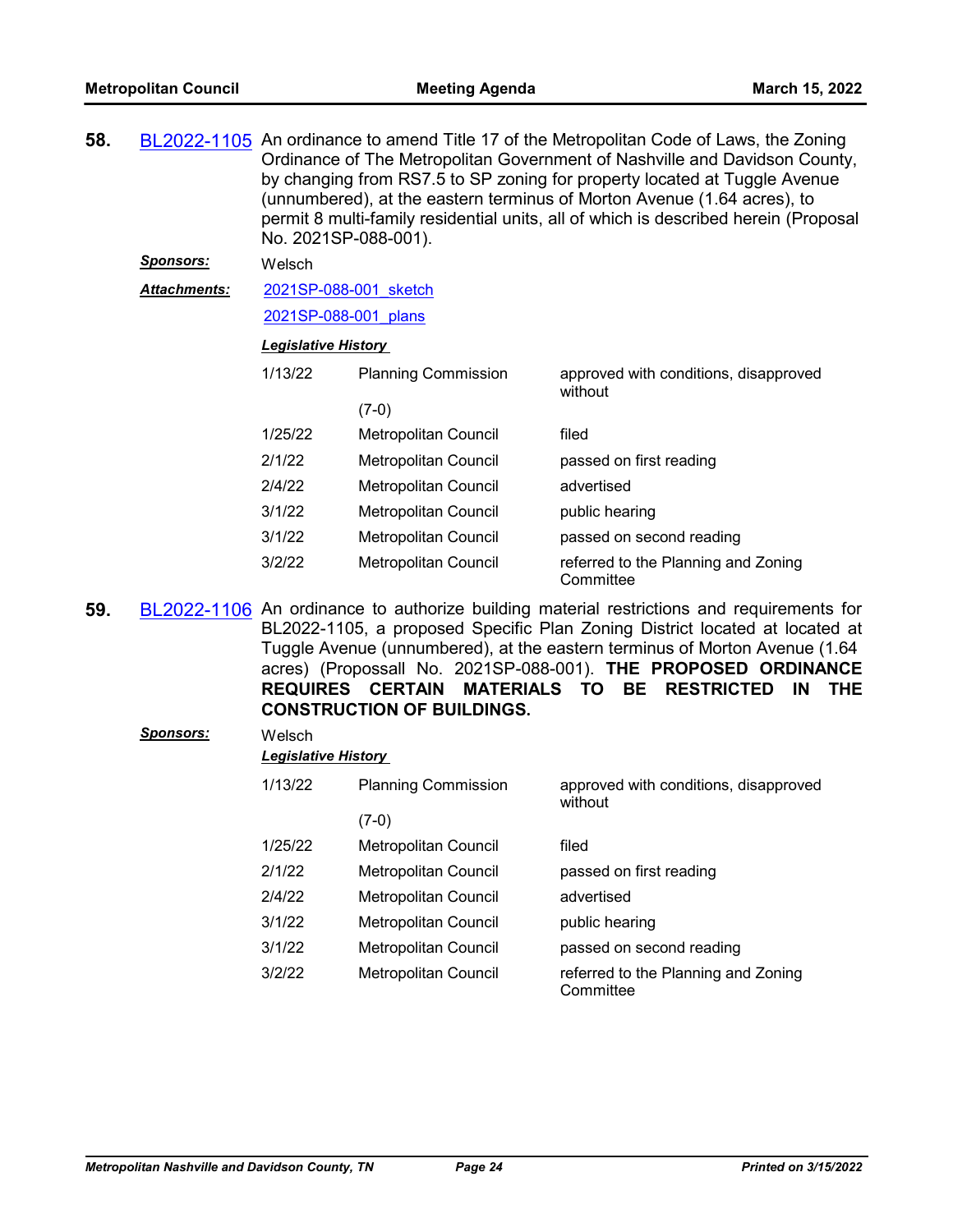| 60. | BL2022-1108 An ordinance to amend Title 17 of the Metropolitan Code of Laws, the Zoning<br>Ordinance of The Metropolitan Government of Nashville and Davidson County,<br>by changing from RS5 to SP zoning for property located at 3005 Lakeshore<br>Drive, approximately 85 feet east of 32nd Street, (0.68 acres), to permit a<br>detached two-family residential unit, all of which is described herein (Proposal<br>No. 2022SP-004-001). |                            |                            |                                                  |  |  |
|-----|----------------------------------------------------------------------------------------------------------------------------------------------------------------------------------------------------------------------------------------------------------------------------------------------------------------------------------------------------------------------------------------------------------------------------------------------|----------------------------|----------------------------|--------------------------------------------------|--|--|
|     | <u>Sponsors:</u>                                                                                                                                                                                                                                                                                                                                                                                                                             | Hagar and Rhoten           |                            |                                                  |  |  |
|     | Attachments:                                                                                                                                                                                                                                                                                                                                                                                                                                 | 2022SP-004-001 sketch      |                            |                                                  |  |  |
|     |                                                                                                                                                                                                                                                                                                                                                                                                                                              | 2022SP-004-001 plans       |                            |                                                  |  |  |
|     |                                                                                                                                                                                                                                                                                                                                                                                                                                              | <b>Legislative History</b> |                            |                                                  |  |  |
|     |                                                                                                                                                                                                                                                                                                                                                                                                                                              | 1/13/22                    | <b>Planning Commission</b> | approved with conditions, disapproved<br>without |  |  |
|     |                                                                                                                                                                                                                                                                                                                                                                                                                                              |                            | $(7-0)$                    |                                                  |  |  |
|     |                                                                                                                                                                                                                                                                                                                                                                                                                                              | 1/25/22                    | Metropolitan Council       | filed                                            |  |  |
|     |                                                                                                                                                                                                                                                                                                                                                                                                                                              | 2/1/22                     | Metropolitan Council       | passed on first reading                          |  |  |
|     |                                                                                                                                                                                                                                                                                                                                                                                                                                              | 2/4/22                     | Metropolitan Council       | advertised                                       |  |  |
|     |                                                                                                                                                                                                                                                                                                                                                                                                                                              | 3/1/22                     | Metropolitan Council       | public hearing                                   |  |  |
|     |                                                                                                                                                                                                                                                                                                                                                                                                                                              | 3/1/22                     | Metropolitan Council       | passed on second reading                         |  |  |
|     |                                                                                                                                                                                                                                                                                                                                                                                                                                              | 3/2/22                     | Metropolitan Council       | referred to the Planning and Zoning<br>Committee |  |  |

**61.** [BL2022-1109](http://nashville.legistar.com/gateway.aspx?m=l&id=/matter.aspx?key=14091) An ordinance to authorize building material restrictions and requirements for BL2022-1108, a proposed Specific Plan Zoning District located at located at 3005 Lakeshore Drive, approximately 85 feet east of 32nd Street, (0.68 acres) (Proposal No. 2022SP-004-001). **THE PROPOSED ORDINANCE REQUIRES CERTAIN MATERIALS TO BE RESTRICTED IN THE CONSTRUCTION OF BUILDINGS.**

| Sponsors: |         | Hagar and Rhoten<br><b>Legislative History</b> |                                                  |  |  |  |
|-----------|---------|------------------------------------------------|--------------------------------------------------|--|--|--|
|           | 1/13/22 | <b>Planning Commission</b>                     | approved with conditions, disapproved<br>without |  |  |  |
|           |         | $(7-0)$                                        |                                                  |  |  |  |
|           | 1/25/22 | Metropolitan Council                           | filed                                            |  |  |  |
|           | 2/1/22  | Metropolitan Council                           | passed on first reading                          |  |  |  |
|           | 2/4/22  | Metropolitan Council                           | advertised                                       |  |  |  |
|           | 3/1/22  | Metropolitan Council                           | public hearing                                   |  |  |  |
|           | 3/1/22  | Metropolitan Council                           | passed on second reading                         |  |  |  |
|           | 3/2/22  | Metropolitan Council                           | referred to the Planning and Zoning<br>Committee |  |  |  |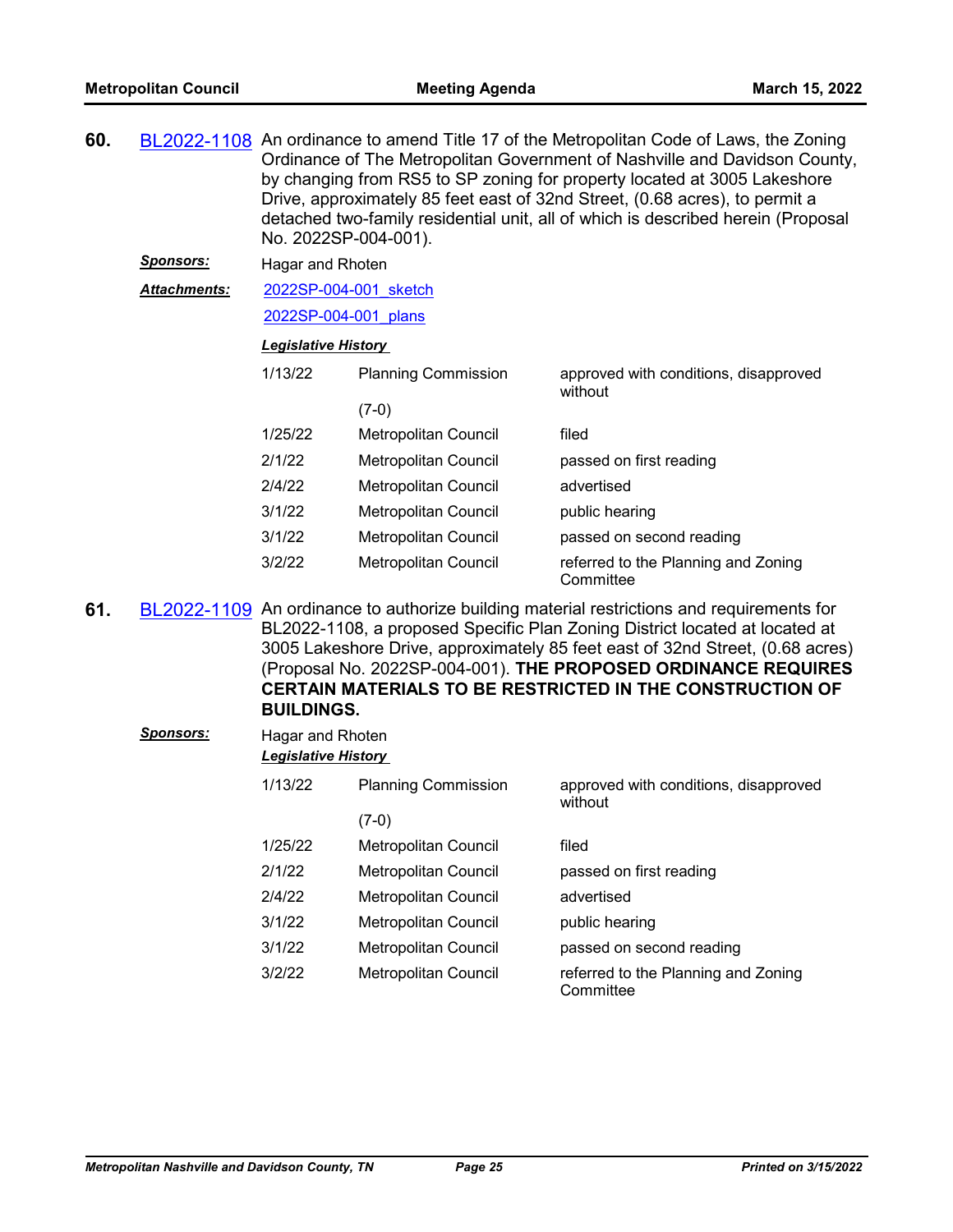| 62. |                     | BL2022-1110 An ordinance to amend Title 17 of the Metropolitan Code of Laws, the Zoning<br>Ordinance of The Metropolitan Government of Nashville and Davidson County,<br>by changing from R10 to RM15-A-NS zoning for property located at 2106<br>Courtney Avenue, approximately 150 feet east of Clarksville Pike (0.4 acres),<br>all of which is described herein (Proposal No. 2022Z-006PR-001). |                                       |                                                  |  |
|-----|---------------------|-----------------------------------------------------------------------------------------------------------------------------------------------------------------------------------------------------------------------------------------------------------------------------------------------------------------------------------------------------------------------------------------------------|---------------------------------------|--------------------------------------------------|--|
|     | <b>Sponsors:</b>    | Toombs                                                                                                                                                                                                                                                                                                                                                                                              |                                       |                                                  |  |
|     | <u>Attachments:</u> | Substitute BL2022-1110 sketch                                                                                                                                                                                                                                                                                                                                                                       |                                       |                                                  |  |
|     |                     | <b>Legislative History</b>                                                                                                                                                                                                                                                                                                                                                                          |                                       |                                                  |  |
|     |                     | 1/13/22                                                                                                                                                                                                                                                                                                                                                                                             | <b>Planning Commission</b><br>$(7-0)$ | approved                                         |  |
|     |                     | 1/25/22                                                                                                                                                                                                                                                                                                                                                                                             | <b>Metropolitan Council</b>           | filed                                            |  |
|     |                     | 2/1/22                                                                                                                                                                                                                                                                                                                                                                                              | Metropolitan Council                  | passed on first reading                          |  |
|     |                     | 2/4/22                                                                                                                                                                                                                                                                                                                                                                                              | Metropolitan Council                  | advertised                                       |  |
|     |                     | 3/1/22                                                                                                                                                                                                                                                                                                                                                                                              | <b>Metropolitan Council</b>           | public hearing                                   |  |
|     |                     | 3/1/22                                                                                                                                                                                                                                                                                                                                                                                              | <b>Metropolitan Council</b>           | substituted                                      |  |
|     |                     | 3/1/22                                                                                                                                                                                                                                                                                                                                                                                              | <b>Metropolitan Council</b>           | passed on second reading                         |  |
|     |                     | 3/2/22                                                                                                                                                                                                                                                                                                                                                                                              | <b>Metropolitan Council</b>           | referred to the Planning and Zoning<br>Committee |  |

**63.** [BL2022-1111](http://nashville.legistar.com/gateway.aspx?m=l&id=/matter.aspx?key=14076) An ordinance to amend Title 17 of the Metropolitan Code of Laws, the Zoning Ordinance of The Metropolitan Government of Nashville and Davidson County, by changing from OL to MUL-A-NS zoning for property located at 339 Wallace Road, approximately 210 feet west of Hopedale Drive (2.17 acres), all of which is described herein (Proposal No. 2022Z-001PR-001).

#### *Sponsors:* Sepulveda

*Attachments:* [2022Z-001PR-001\\_sketch](http://nashville.legistar.com/gateway.aspx?M=F&ID=b72eeb8a-943a-41a4-bb85-588d58a32f68.docx)

#### *Legislative History*

| 1/13/22 | <b>Planning Commission</b><br>$(6-0-1)$ | approved                                         |
|---------|-----------------------------------------|--------------------------------------------------|
| 1/25/22 | <b>Metropolitan Council</b>             | filed                                            |
| 2/1/22  | <b>Metropolitan Council</b>             | passed on first reading                          |
| 2/4/22  | <b>Metropolitan Council</b>             | advertised                                       |
| 3/1/22  | <b>Metropolitan Council</b>             | public hearing                                   |
| 3/1/22  | <b>Metropolitan Council</b>             | passed on second reading                         |
| 3/2/22  | <b>Metropolitan Council</b>             | referred to the Planning and Zoning<br>Committee |

**64.** [BL2022-1113](http://nashville.legistar.com/gateway.aspx?m=l&id=/matter.aspx?key=14134) An Ordinance to amend Chapter 6.80 of the Metropolitan Code of Laws to authorize the Metropolitan Transportation Licensing Commission to set certain fees related to wrecker and towing services.

| Sponsors: | Young<br><b>Legislative History</b> |                      |                         |  |  |
|-----------|-------------------------------------|----------------------|-------------------------|--|--|
|           | 2/8/22                              | Metropolitan Council | filed                   |  |  |
|           | 2/15/22                             | Metropolitan Council | passed on first reading |  |  |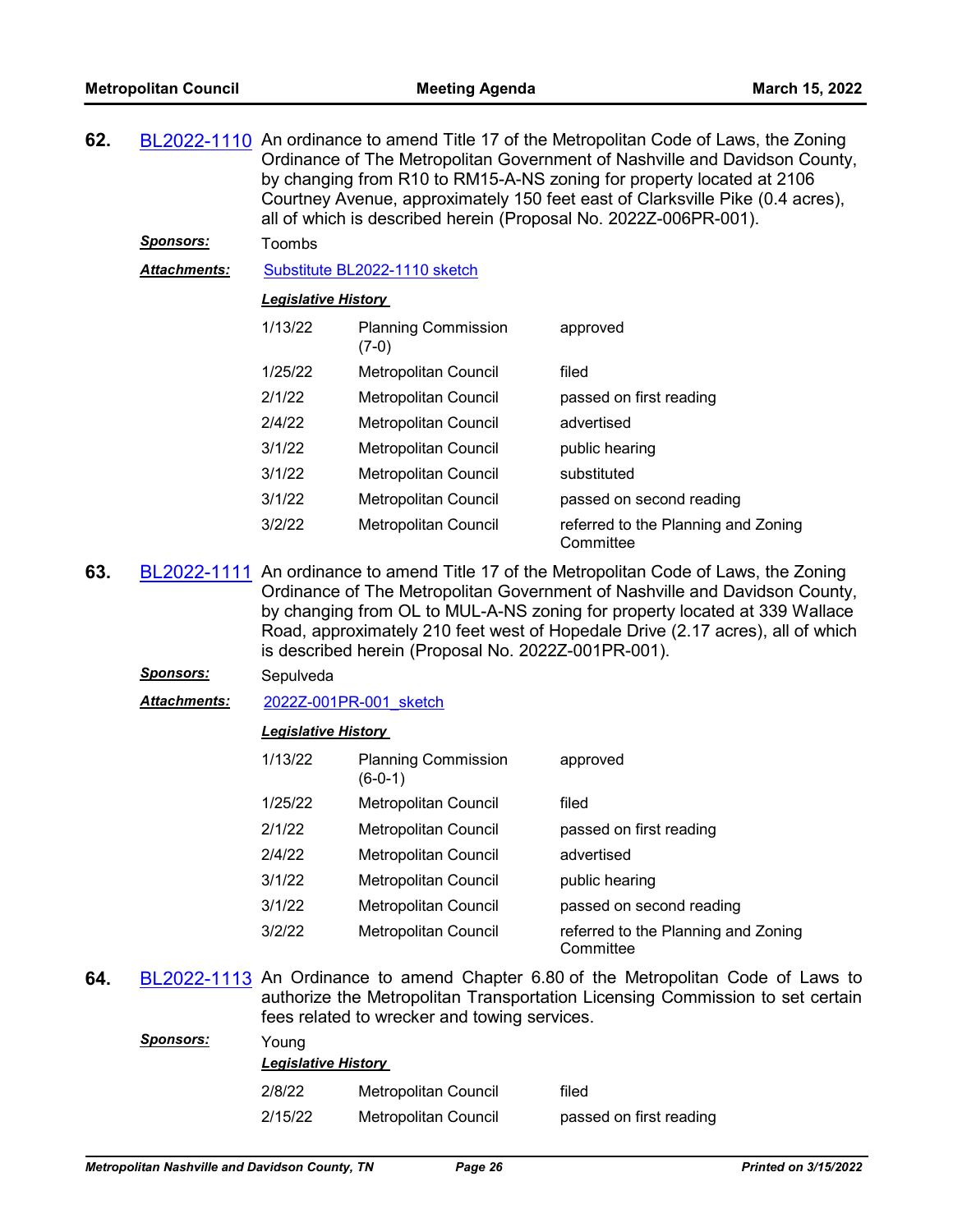| <b>Metropolitan Council</b> |                      | <b>Meeting Agenda</b>            |                                                       |                                                                                                                                                                                                                                                                                                                                                                                                                                                                                 | March 15, 2022 |
|-----------------------------|----------------------|----------------------------------|-------------------------------------------------------|---------------------------------------------------------------------------------------------------------------------------------------------------------------------------------------------------------------------------------------------------------------------------------------------------------------------------------------------------------------------------------------------------------------------------------------------------------------------------------|----------------|
|                             |                      | 3/1/22                           | Transportation and<br>Infrastructure Committee        | approved                                                                                                                                                                                                                                                                                                                                                                                                                                                                        |                |
|                             |                      | 3/1/22                           | <b>Metropolitan Council</b>                           | passed on second reading                                                                                                                                                                                                                                                                                                                                                                                                                                                        |                |
| 65.                         |                      |                                  | data access parity for the Community Oversight Board. | BL2022-1116 An ordinance amending Section 13.08.080 of the Metropolitan Code of Laws<br>pertaining to the use of License Plate Scanner (LPR) technology to ensure                                                                                                                                                                                                                                                                                                               |                |
|                             | <u>Sponsors:</u>     | <b>Legislative History</b>       |                                                       | Mendes, Rosenberg, Allen, Welsch, Suara, Cash, Bradford, Parker and Benedict                                                                                                                                                                                                                                                                                                                                                                                                    |                |
|                             |                      | 2/8/22                           | Metropolitan Council                                  | filed                                                                                                                                                                                                                                                                                                                                                                                                                                                                           |                |
|                             |                      | 2/15/22                          | Metropolitan Council                                  | passed on first reading                                                                                                                                                                                                                                                                                                                                                                                                                                                         |                |
|                             |                      | 3/1/22                           | <b>Public Health and Safety</b><br>Committee          | approved                                                                                                                                                                                                                                                                                                                                                                                                                                                                        |                |
|                             |                      | 3/1/22                           | Transportation and<br>Infrastructure Committee        | approved                                                                                                                                                                                                                                                                                                                                                                                                                                                                        |                |
|                             |                      | 3/1/22                           | Metropolitan Council                                  | passed on second reading                                                                                                                                                                                                                                                                                                                                                                                                                                                        |                |
| 66.                         |                      |                                  | Number 2022M-004AG-001).                              | BL2022-1117 An ordinance authorizing the Metropolitan Government of Nashville and<br>Davidson County, acting by and through the Metropolitan Department of Water<br>and Sewerage Services, hereinafter known as "METRO", to enter into an<br>agreement with Bancroft O'Quinn, Jr., hereinafter known as "DEVELOPER", to<br>provide improved public sanitary sewer service through the construction of an<br>improved stormwater system (Project No. SWGR 202136580 and Proposal |                |
|                             | <u>Sponsors:</u>     | Taylor, Allen, Withers and Young |                                                       |                                                                                                                                                                                                                                                                                                                                                                                                                                                                                 |                |
|                             | <u> Attachments:</u> | <b>Agreement Exhibit</b>         |                                                       |                                                                                                                                                                                                                                                                                                                                                                                                                                                                                 |                |
|                             |                      | <b>Legislative History</b>       |                                                       |                                                                                                                                                                                                                                                                                                                                                                                                                                                                                 |                |
|                             |                      | 1/24/22                          | <b>Planning Commission</b>                            | approved                                                                                                                                                                                                                                                                                                                                                                                                                                                                        |                |
|                             |                      | 2/8/22                           | Metropolitan Council                                  | filed                                                                                                                                                                                                                                                                                                                                                                                                                                                                           |                |
|                             |                      | 2/15/22                          | Metropolitan Council                                  | passed on first reading                                                                                                                                                                                                                                                                                                                                                                                                                                                         |                |
|                             |                      | 2/28/22                          | <b>Budget and Finance</b><br>Committee                | approved                                                                                                                                                                                                                                                                                                                                                                                                                                                                        |                |
|                             |                      | 2/28/22                          | Planning and Zoning<br>Committee                      | approved                                                                                                                                                                                                                                                                                                                                                                                                                                                                        |                |
|                             |                      | 3/1/22                           | Transportation and<br>Infrastructure Committee        | approved                                                                                                                                                                                                                                                                                                                                                                                                                                                                        |                |
|                             |                      | 3/1/22                           | Metropolitan Council                                  | passed on second reading                                                                                                                                                                                                                                                                                                                                                                                                                                                        |                |

- **67.** [BL2022-1118](http://nashville.legistar.com/gateway.aspx?m=l&id=/matter.aspx?key=14128) An ordinance authorizing The Metropolitan Government of Nashville and Davidson County to abandon existing public access easement rights, for property located at 532 Lemont Drive (Proposal No. 2022M-012ES-001).
	- *Sponsors:* VanReece, Withers and Young

# *Attachments:* [Exhibit](http://nashville.legistar.com/gateway.aspx?M=F&ID=48475dbe-6e67-4913-b4e7-b4dfbfc48b16.pdf)

| <b>Legislative History</b> |                         |  |  |  |
|----------------------------|-------------------------|--|--|--|
| 1/24/22                    | <b>Planning Commiss</b> |  |  |  |

| 1/24/22 | <b>Planning Commission</b>  | approved |
|---------|-----------------------------|----------|
| 2/8/22  | <b>Metropolitan Council</b> | filed    |